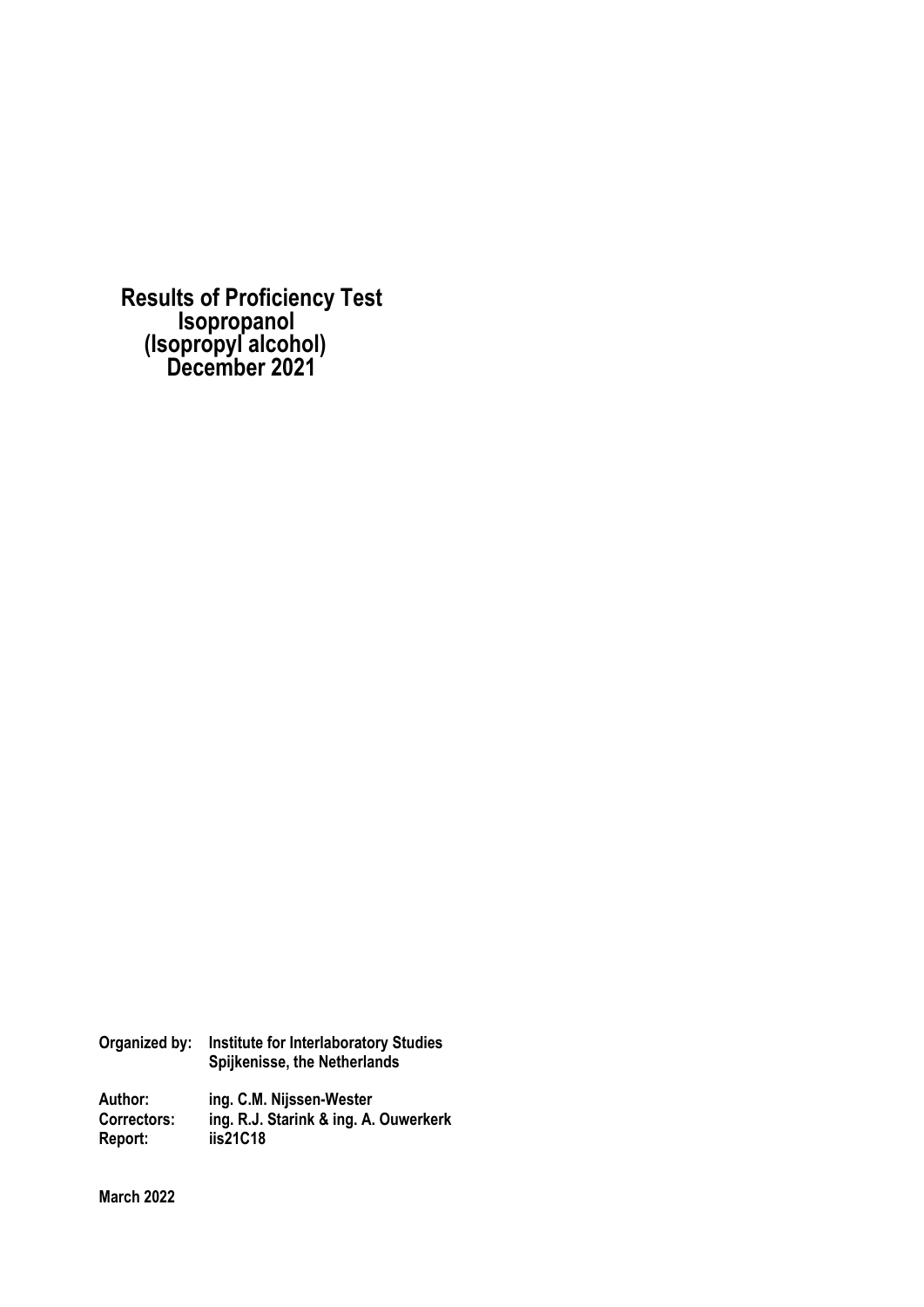## **CONTENTS**

| $\mathbf{1}$   |                                                                 |  |
|----------------|-----------------------------------------------------------------|--|
| 2              |                                                                 |  |
| 2.1            |                                                                 |  |
| 2.2            |                                                                 |  |
| 2.3            |                                                                 |  |
| 2.4            |                                                                 |  |
| 2.5            |                                                                 |  |
| 2.6            |                                                                 |  |
| 3              |                                                                 |  |
| 3.1            |                                                                 |  |
| 3.2            |                                                                 |  |
| 3.3            |                                                                 |  |
| $\overline{4}$ |                                                                 |  |
| 4.1            |                                                                 |  |
| 4.2            |                                                                 |  |
| 4.3            | COMPARISON OF THE PT OF DECEMBER 2021 WITH THE PREVIOUS PTS  10 |  |

## Appendices: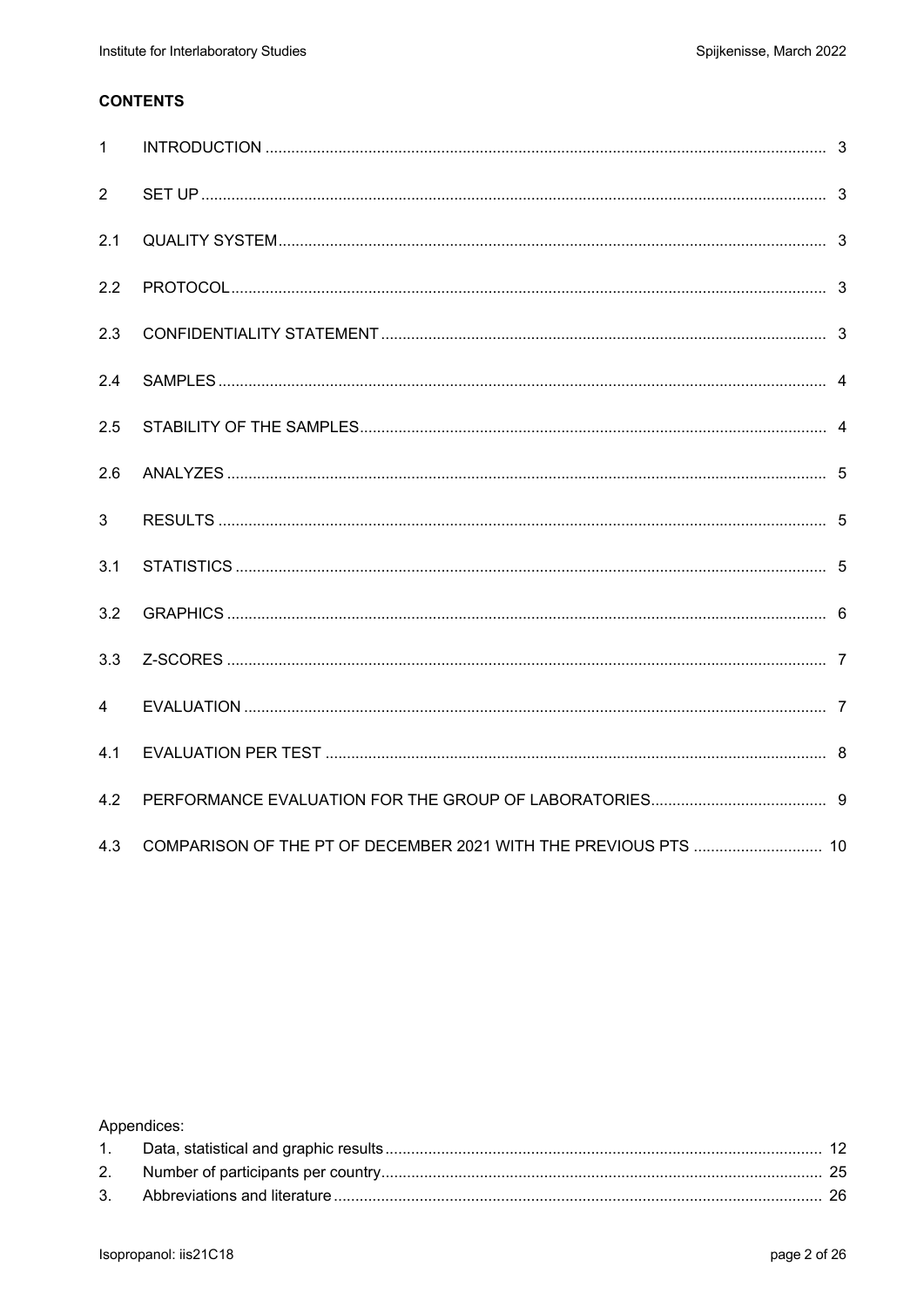#### **1 INTRODUCTION**

Since 2003 the Institute for Interlaboratory Studies (iis) organizes a proficiency scheme for the analysis of Isopropanol according to the latest version of specification ASTM D770 once every two years. During the annual program 2021/2022 it was decided to continue the round robin for the analysis of Isopropanol.

In this interlaboratory study 14 laboratories in 9 different countries registered for participation. See appendix 2 for the number of participants per country. In this report the results of this Isopropanol proficiency test are presented and discussed. This report is also electronically available through the iis website www.iisnl.com.

### **2 SET UP**

The Institute for Interlaboratory studies (iis) in Spijkenisse, The Netherlands, was the organizer of this proficiency test (PT). Sample analyzes for fit-for-use and homogeneity testing were subcontracted to an ISO/IEC17025 accredited laboratory.

It was decided to send one sample Isopropanol in a 0.5L glass bottle labelled #21270 to the participants.

The participants were requested to report rounded and unrounded test results. The unrounded test results were preferably used for statistical evaluation.

### **2.1 QUALITY SYSTEM**

The Institute for Interlaboratory Studies in Spijkenisse, the Netherlands, has implemented a quality system based on ISO/IEC17043:2010. This ensures strict adherence to protocols for sample preparation and statistical evaluation and 100% confidentiality of participant`s data. Feedback from the participants on the reported data is encouraged and customer's satisfaction is measured on regular basis by sending out questionnaires.

## **2.2 PROTOCOL**

The protocol followed in the organization of this proficiency test was the one as described for proficiency testing in the report 'iis Interlaboratory Studies: Protocol for the Organisation, Statistics and Evaluation' of June 2018 (iis-protocol, version 3.5). This protocol is electronically available through the iis website www.iisnl.com, from the FAQ page.

#### **2.3 CONFIDENTIALITY STATEMENT**

All data presented in this report must be regarded as confidential and for use by the participating companies only. Disclosure of the information in this report is only allowed by means of the entire report. Use of the contents of this report for third parties is only allowed by written permission of the Institute for Interlaboratory Studies. Disclosure of the identity of one or more of the participating companies will be done only after receipt of a written agreement of the companies involved.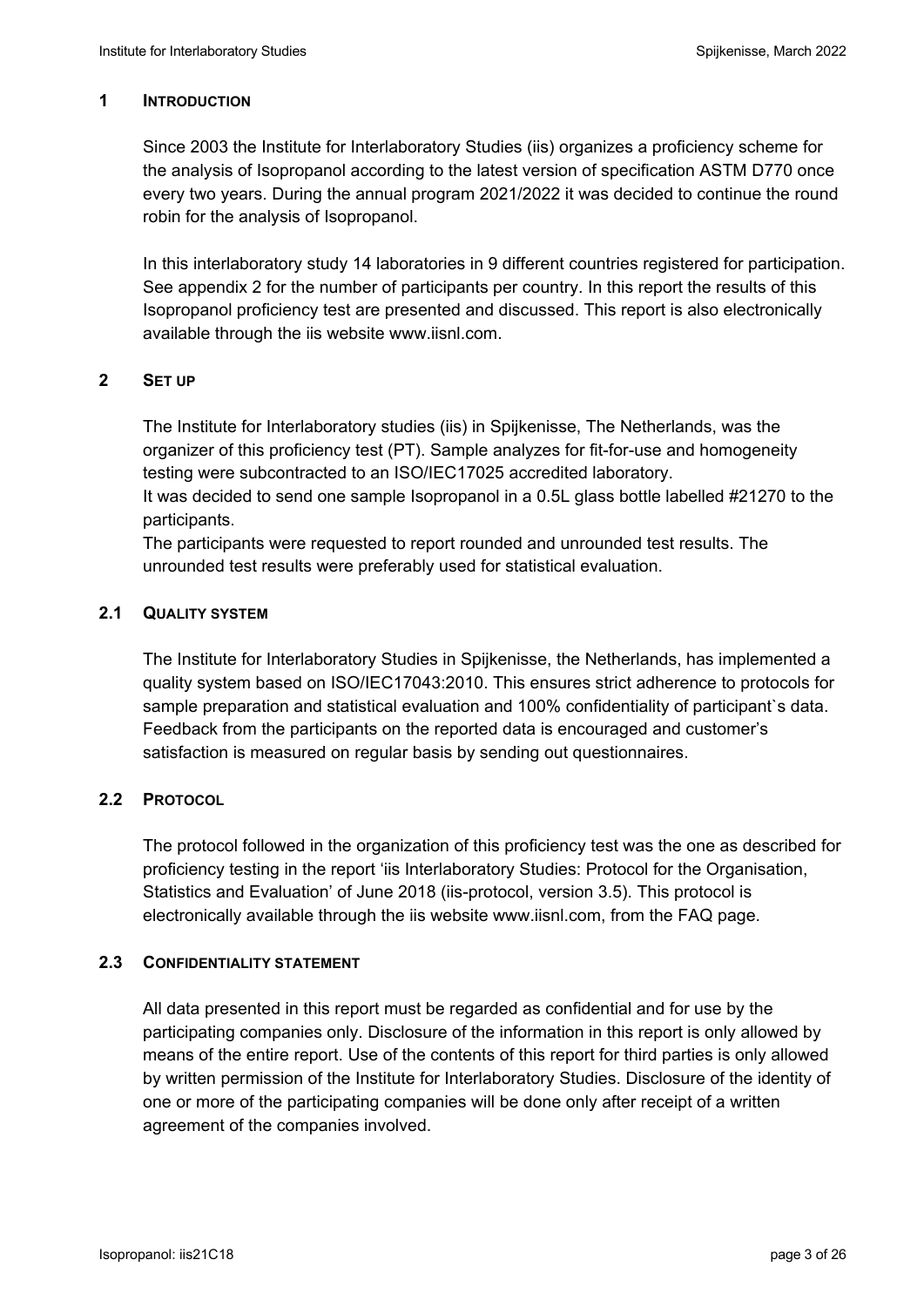## **2.4 SAMPLES**

A batch of approximately 15 liters of Isopropanol was obtained from a local chemical supplier. After homogenization 30 amber glass bottles of 0.5L were filled and labelled #21270.

The homogeneity of the subsamples was checked by determination of Density at 20°C in accordance with ISO12185 on 8 stratified randomly selected subsamples.

|                 | Density at 20°C<br>in kg/L |
|-----------------|----------------------------|
| sample #21270-1 | 0.78499                    |
| sample #21270-2 | 0.78500                    |
| sample #21270-3 | 0.78501                    |
| sample #21270-4 | 0.78501                    |
| sample #21270-5 | 0.78501                    |
| sample #21270-6 | 0.78501                    |
| sample #21270-7 | 0.78501                    |
| sample #21270-8 | 0.78501                    |

Table 1: homogeneity test results of subsamples #21270

From the above test results the repeatability was calculated and compared with 0.3 times the reproducibility of the reference test method in agreement with the procedure of ISO13528, Annex B2 in the next table.

|                                 | Density at 20°C<br>in kg/L |
|---------------------------------|----------------------------|
| r (observed)                    | 0.00002                    |
| reference test method           | ISO12185:96                |
| 0.3 x R (reference test method) | 0.00015                    |

Table 2: evaluation of the repeatability of subsamples #21270

The calculated repeatability is in agreement with 0.3 times the reproducibility of the reference test method. Therefore, homogeneity of the subsamples was assumed.

To each of the participating laboratories one sample Isopropanol labelled #21270 was sent on November 10, 2021. An SDS was added to the sample package.

## **2.5 STABILITY OF THE SAMPLES**

The stability of Isopropanol packed in amber glass bottles was checked. The material was found sufficiently stable for the period of the proficiency test.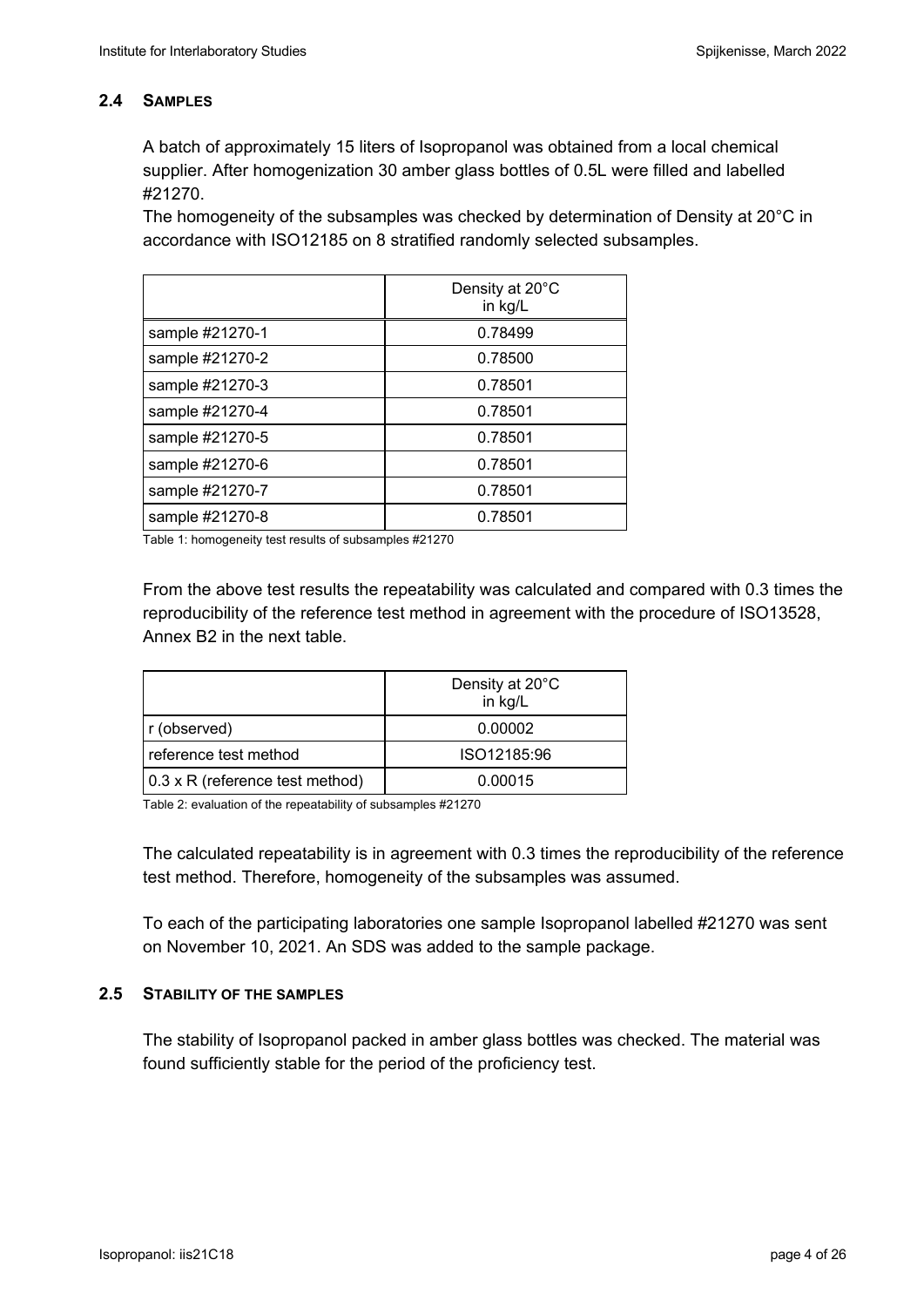### **2.6 ANALYZES**

The participants were requested to determine: Acidity as Acetic acid, Appearance, Inorganic Chloride as Cl, Color Pt/Co, Density at 20°C, Specific Gravity 20/20°C, Distillation (IBP, 50% recovered & DP), Nonvolatile matter, Purity by GC on dry basis, Ethanol, n-Propanol, n-Butanol, other Impurities and Water.

It was explicitly requested to treat the sample as if it was a routine sample and to report the test results using the indicated units on the report form and not to round the test results but report as much significant figures as possible. It was also requested not to report 'less than' test results, which are above the detection limit, because such test results cannot be used for meaningful statistical evaluations.

To get comparable test results a detailed report form and a letter of instructions are prepared. On the report form the reporting units are given as well as the reference test methods (when applicable) that will be used during the evaluation. The detailed report form and the letter of instructions are both made available on the data entry portal www.kpmd.co.uk/sgs-iis/. The participating laboratories are also requested to confirm the sample receipt on this data entry portal. The letter of instructions can also be downloaded from the iis website www.iisnl.com.

### **3 RESULTS**

During five weeks after sample dispatch, the test results of the individual laboratories were gathered via the data entry portal www.kpmd.co.uk/sgs-iis/. The reported test results are tabulated per determination in appendix 1 of this report. The laboratories are presented by their code numbers.

Directly after the deadline, a reminder was sent to those laboratories that had not reported test results at that moment. Shortly after the deadline, the available test results were screened for suspect data. A test result was called suspect in case the Huber Elimination Rule (a robust outlier test) found it to be an outlier. The laboratories that produced these suspect data were asked to check the reported test results (no reanalysis). Additional or corrected test results are used for data analyzes and original test results are placed under 'Remarks' in the result tables in appendix 1. Test results that came in after the deadline were not taken into account in this screening for suspect data and thus these participants were not requested for checks.

## **3.1 STATISTICS**

The protocol followed in the organization of this proficiency test was the one as described for proficiency testing in the report 'iis Interlaboratory Studies: Protocol for the Organisation, Statistics and Evaluation' of June 2018 (iis-protocol, version 3.5).

For the statistical evaluation the *unrounded* (when available) figures were used instead of the rounded test results. Test results reported as '<…' or '>…' were not used in the statistical evaluation.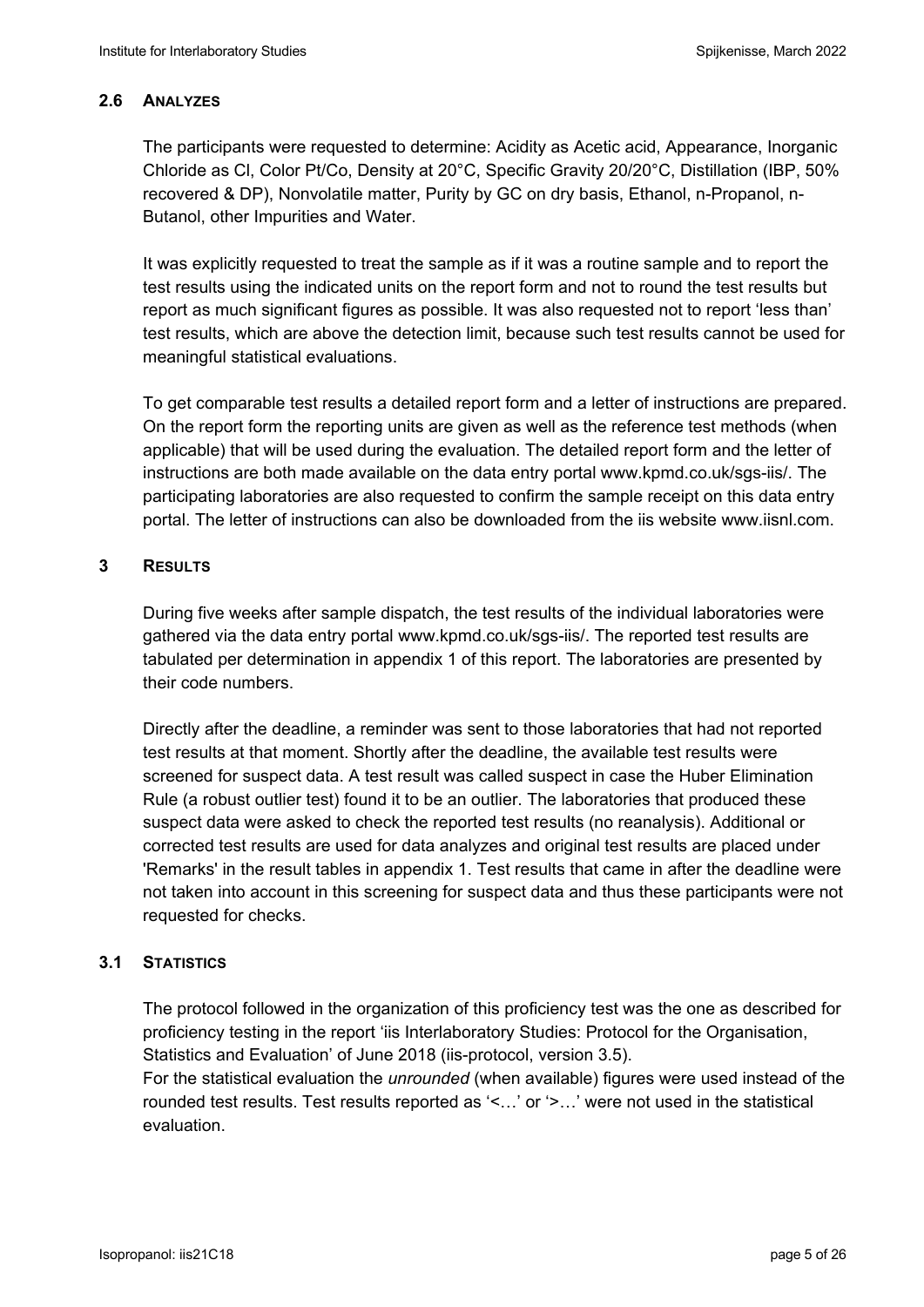First, the normality of the distribution of the various data sets per determination was checked by means of the Lilliefors-test, a variant of the Kolmogorov-Smirnov test and by the calculation of skewness and kurtosis. Evaluation of the three normality indicators in combination with the visual evaluation of the graphic Kernel density plot, lead to judgement of the normality being either 'unknown', 'OK', 'suspect' or 'not OK'. After removal of outliers, this check was repeated. If a data set does not have a normal distribution, the (results of the) statistical evaluation should be used with due care.

The assigned value is determined by consensus based on the test results of the group of participants after rejection of the statistical outliers and/or suspect data.

According to ISO13528 all (original received or corrected) results per determination were submitted to outlier tests. In the iis procedure for proficiency tests, outliers are detected prior to calculation of the mean, standard deviation and reproducibility. For small data sets, Dixon (up to 20 test results) or Grubbs (up to 40 test results) outlier tests can be used. For larger data sets (above 20 test results) Rosner's outlier test can be used. Outliers are marked by D(0.01) for the Dixon's test, by G(0.01) or DG(0.01) for the Grubbs' test and by R(0.01) for the Rosner's test. Stragglers are marked by D(0.05) for the Dixon's test, by G(0.05) or DG(0.05) for the Grubbs' test and by R(0.05) for the Rosner's test. Both outliers and stragglers were not included in the calculations of averages and standard deviations.

For each assigned value, the uncertainty was determined in accordance with ISO13528. Subsequently the calculated uncertainty was evaluated against the respective requirement based on the target reproducibility in accordance with ISO13528. In this PT, the criterion of ISO13528, paragraph 9.2.1. was met for all evaluated tests, therefore, the uncertainty of all assigned values may be negligible and need not be included in the PT report.

Finally, the reproducibilities were calculated from the standard deviations by multiplying them with a factor of 2.8.

## **3.2 GRAPHICS**

In order to visualize the data against the reproducibilities from literature, Gauss plots were made, using the sorted data for one determination (see appendix 1). On the Y-axis, the reported test results are plotted. The corresponding laboratory numbers are on the X-axis. The straight horizontal line presents the consensus value (a trimmed mean). The four striped lines, parallel to the consensus value line, are the +3s, +2s, -2s and -3s target reproducibility limits of the selected reference test method. Outliers and other data, which were excluded from the calculations, are represented as a cross. Accepted data are represented as a triangle.

Furthermore, Kernel Density Graphs were made. This is a method for producing a smooth density approximation to a set of data that avoids some problems associated with histograms. Also, a normal Gauss curve (dotted line) was projected over the Kernel Density Graph (smooth line) for reference. The Gauss curve is calculated from the consensus value and the corresponding standard deviation.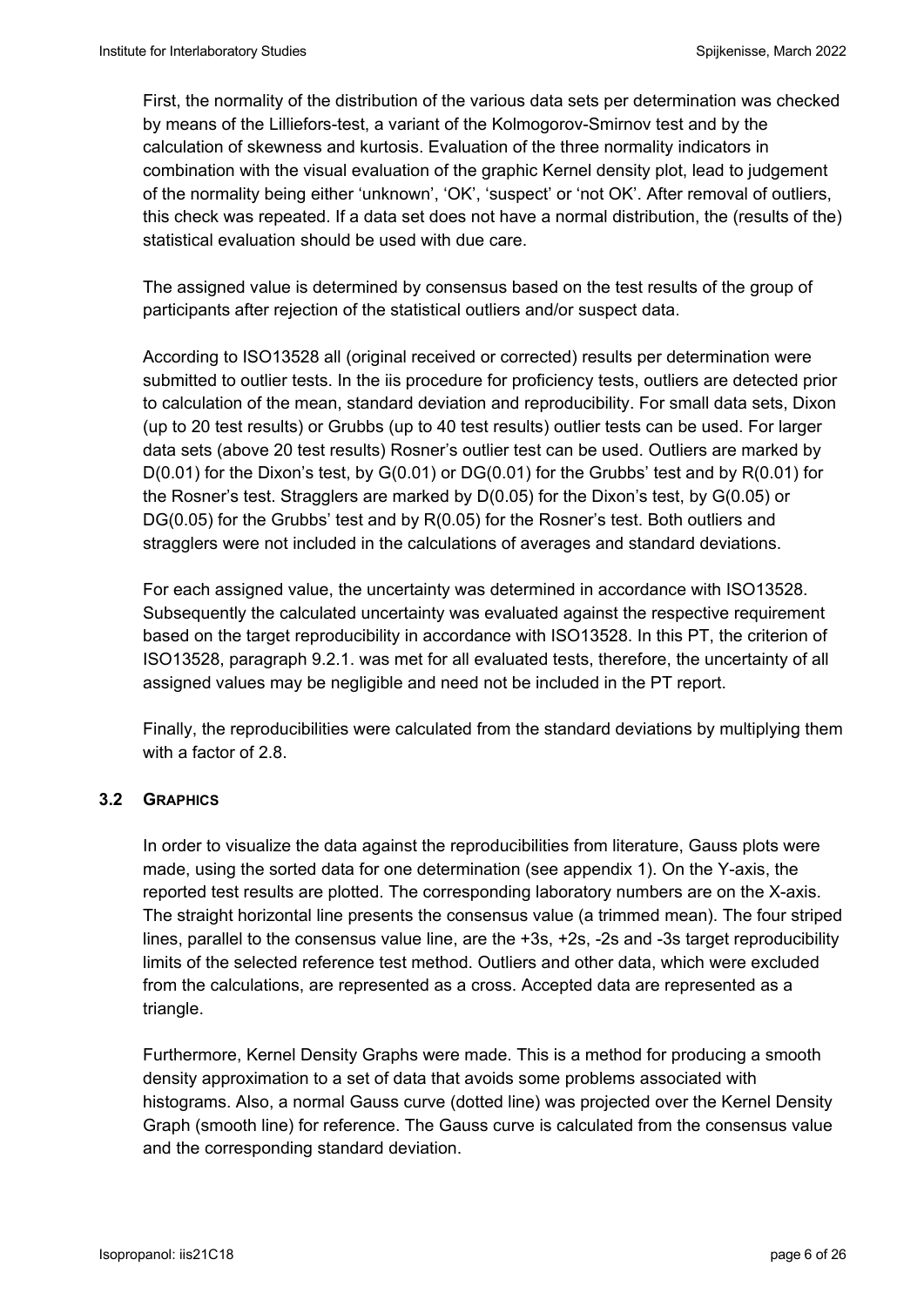## **3.3 Z-SCORES**

To evaluate the performance of the participating laboratories the z-scores were calculated. As it was decided to evaluate the performance of the participants in this proficiency test (PT) against the literature requirements (derived from e.g. ISO or ASTM test methods), the z-scores were calculated using a target standard deviation. This results in an evaluation independent of the variation of this interlaboratory study.

The target standard deviation was calculated from the literature reproducibility by division with 2.8. In case no literature reproducibility was available, other target values were used, like Horwitz or an estimated reproducibility based on former iis proficiency tests.

When a laboratory did use a test method with a reproducibility that is significantly different from the reproducibility of the reference test method used in this report, it is strongly advised to recalculate the z-score, while using the reproducibility of the actual test method used, this in order to evaluate whether the reported test result is fit-for-use.

The z-scores were calculated according to:

```
Z_{\text{target}} = (test result - average of PT) / target standard deviation
```
The  $z_{\text{(target)}}$  scores are listed in the test result tables in appendix 1.

Absolute values for z<2 are very common and absolute values for z>3 are very rare. Therefore, the usual interpretation of z-scores is as follows:

|        | $ z  < 1$ good             |
|--------|----------------------------|
|        | $1 <  z  < 2$ satisfactory |
|        | $2 <  z  < 3$ questionable |
| 3 <  z | unsatisfactory             |

## **4 EVALUATION**

In this proficiency test some problems were encountered with dispatch of the samples. One participant reported the test results after the finals reporting date and one other participant did not report any test results.

In total 13 participants submitted 133 numerical test results. Observed were 2 outlying test results, which is 1.5%. In proficiency studies outlier percentages of 3% - 7.5% are quite normal.

Not all data sets proved to have a normal Gaussian distribution. These are referred to as "not OK" or "suspect". The statistical evaluation of these data sets should be used with due care, see also paragraph 3.1.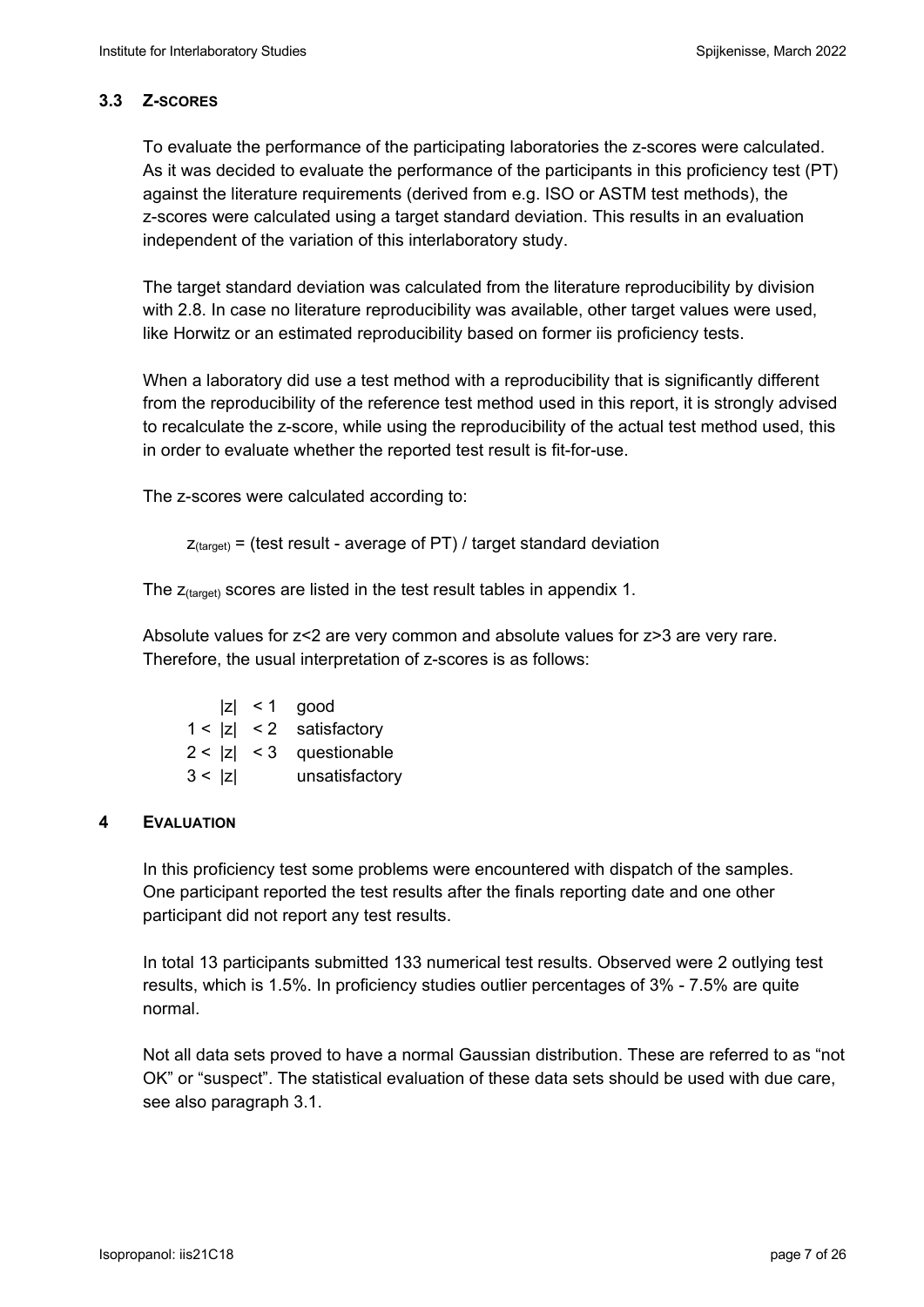### **4.1 EVALUATION PER TEST**

In this section the reported test results are discussed per test. The test methods which were used by the various laboratories were taken into account for explaining the observed differences when possible and applicable. These test methods are also in the tables together with the original data in appendix 1. The abbreviations, used in these tables, are explained in appendix 3.

In the iis PT reports ASTM test methods are referred to with a number and an added designation for the year that the test method was adopted or revised (e.g. D1209:05). If applicable, a designation in parentheses is added to designate the year of reapproval (e.g. D1209:05(2019)). In the test results tables of appendix 1 only the method number and year of adoption or revision (e.g. D1209:05) will be used.

Unfortunately, a suitable reference test method providing the precision data is not available for all determinations. For these tests the calculated reproducibility was compared against the estimated reproducibility calculated with the Horwitz equation.

- Acidity as Acetic Acid: This determination was not problematic. No statistical outliers were observed. The calculated reproducibility is in agreement with the requirements of ASTM D1613:17.
- Appearance: This determination was not problematic. All reporting participants agreed on the appearance as Pass or Clear and Bright.
- Inorganic Chloride as Cl: Only four participants reported a test result. They agree on a level of <0.3 mg/kg. Therefore, no z-scores were calculated.
- Color Pt/Co: This determination was not problematic. No statistical outliers were observed. The calculated reproducibility is in agreement with the requirements of ASTM D1209:05(2019).
- Density at 20°C: This determination was not problematic. No statistical outliers were observed. The calculated reproducibility is in agreement with the requirements of ISO12185:96.
- Specific Gravity at 20/20°C: This determination was not problematic. No statistical outliers were observed. The calculated reproducibility is in agreement with the requirements of ISO12185:96.

Distillation at 760 mmHg: This determination was not problematic. No statistical outliers were observed. All three calculated reproducibilities are in agreement with the requirements of ASTM D1078:11(2019) for the automated and the manual modes.

Nonvolatile matter: This determination was not problematic. All reporting participants agreed on a level of <1 mg/100mL. Therefore, no z-scores were calculated.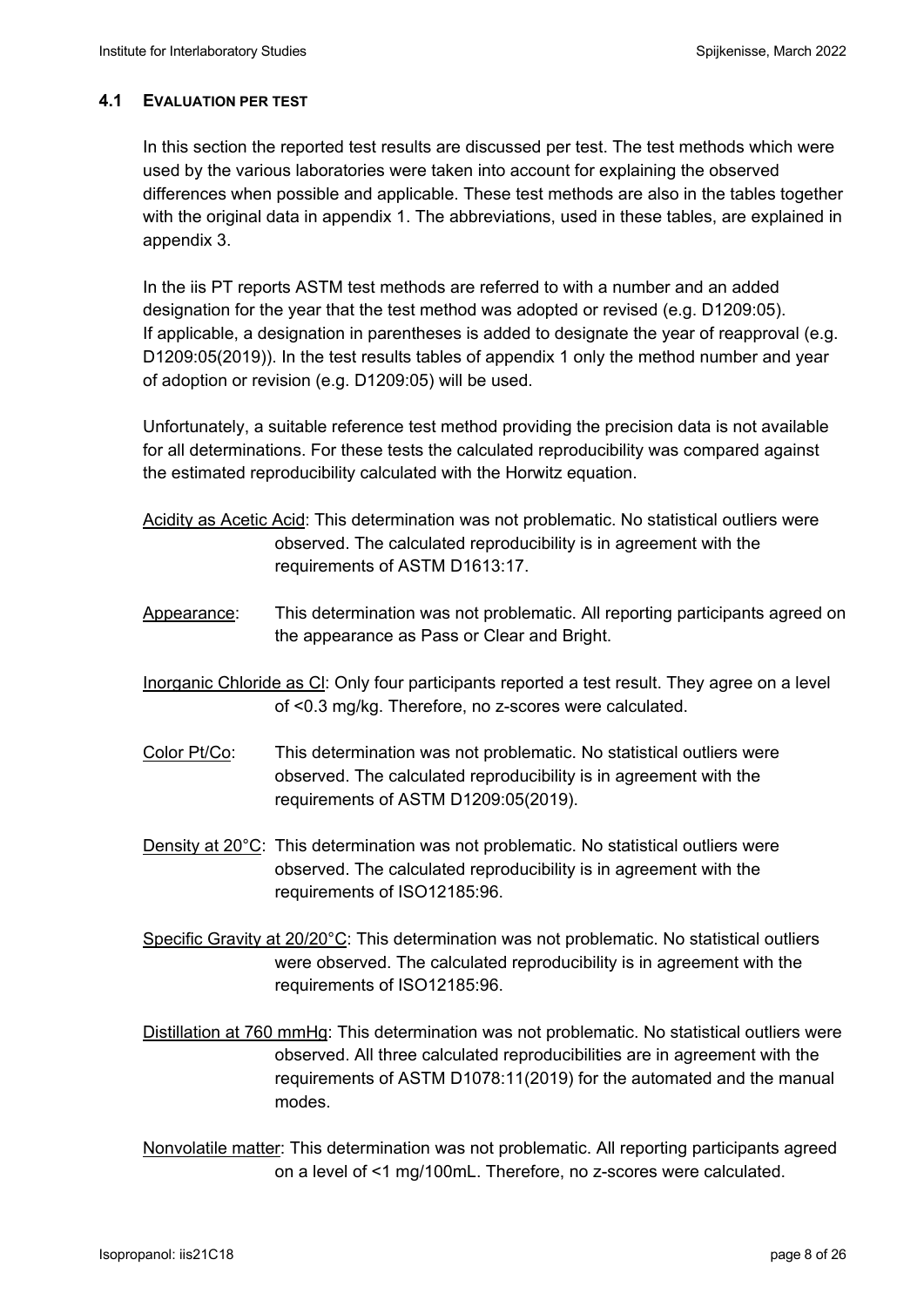- Purity by GC on dry basis: Regretfully, the methods used do not provide any reproducibility limit. Therefore, no z-scores were calculated. One statistical outlier was observed. In comparison with the previous proficiency test (iis19C18) of December 2019, the calculated reproducibility of the 2021 PT is somewhat larger.
- Ethanol: This determination was very problematic. No statistical outliers were observed. Due to the large variation in test results, no z-scores were calculated.
- n-Propanol: This determination was very problematic. No statistical outliers were observed. Due to the large variation in test results, no z-scores were calculated.
- n-Butanol: This determination was very problematic. No statistical outliers were observed. Due to the large variation in test results, no z-scores were calculated.
- Other impurities: Only two participants reported a test result. Therefore, no z-scores were calculated.
- Water: This determination was very problematic. One statistical outlier was observed. The calculated reproducibility after rejection of the statistical outlier is not at all in agreement with the requirements of ASTM E1064:16.

## **4.2 PERFORMANCE EVALUATION FOR THE GROUP OF LABORATORIES**

A comparison has been made between the reproducibility as declared by the reference test method and the reproducibility as found for the group of participating laboratories. The number of significant test results, the average, the calculated reproducibility (2.8 \* standard deviation) and the reproducibility derived from reference test methods (in casu ASTM and ISO test methods) are presented in the next table.

| Parameter                   | unit        | n  | average | $2.8 * sd$       | R(lit) |
|-----------------------------|-------------|----|---------|------------------|--------|
| Acidity as Acetic Acid      | mg/kg       | 13 | 8.3     | 4.9              | 14     |
| Appearance                  |             | 13 | Pass    | n.a.             | n.a.   |
| Inorganic Chloride as CI    | mg/kg       | 4  | < 0.3   | n.e.             | n.e.   |
| Color Pt/Co                 |             | 8  | 1.4     | 2.9              | 7      |
| Density at 20°C             | kg/L        | 13 | 0.7850  | 0.0002           | 0.0005 |
| Specific Gravity at 20/20°C |             | 12 | 0.7865  | 0.0002           | 0.0005 |
| Initial Boiling Point       | $^{\circ}C$ | 11 | 82.1    | 0.3              | 1.3    |
| 50% recovered               | °C          | 11 | 82.3    | 0.2 <sub>0</sub> | 0.6    |
| Dry Point                   | $^{\circ}C$ | 11 | 82.4    | 0.3              | 0.9    |
| Nonvolatile matter          | mg/100mL    | 10 | $<$ 1   | n.e.             | n.e.   |
| Purity by GC on dry basis   | $%$ M/M     | 11 | 99.970  | 0.019            | n.e.   |
| Ethanol                     | mg/kg       | 6  | 86      | 49               | (20)   |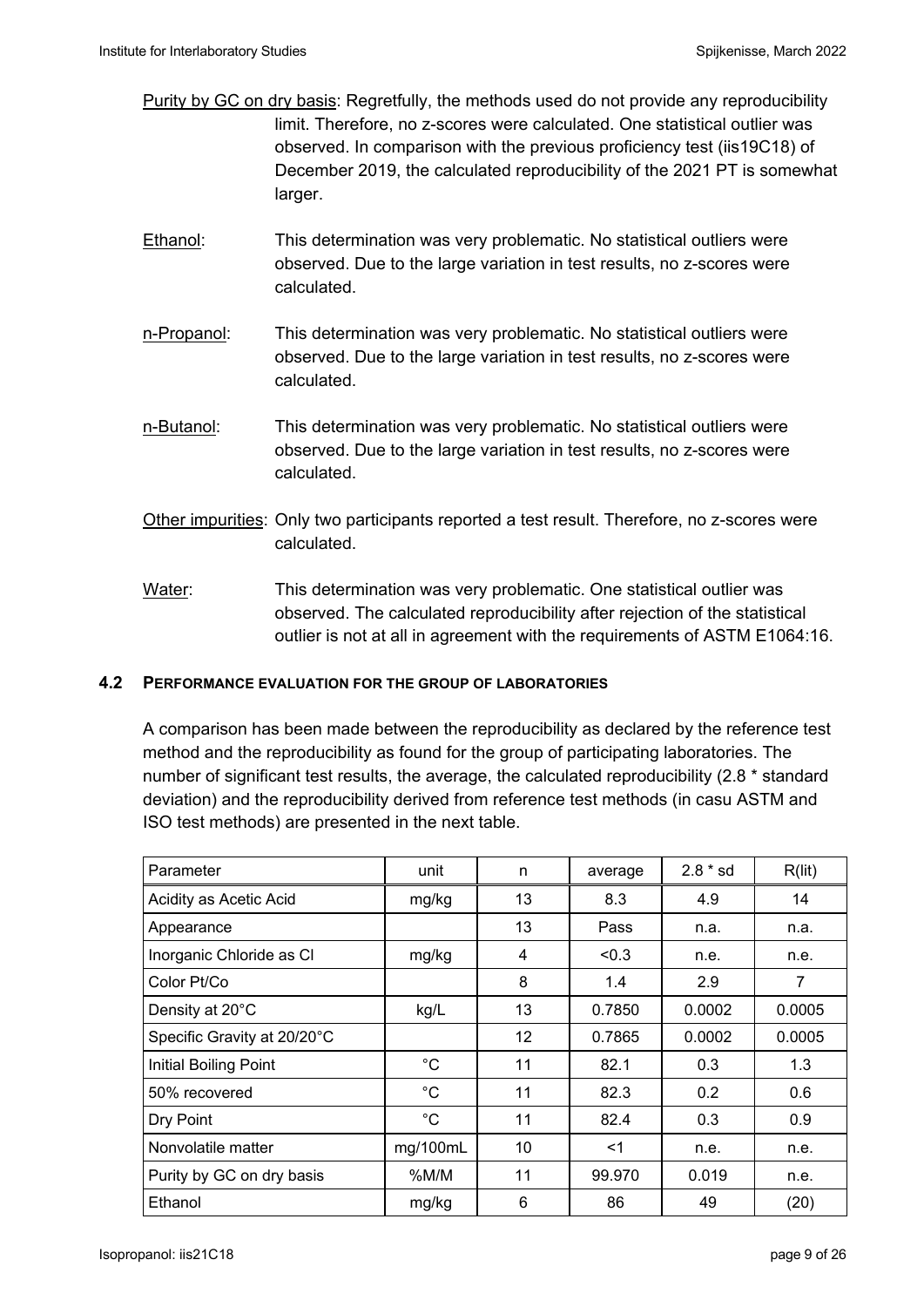| Parameter        | unit  | n  | average | $2.8 * sd$ | R(lit) |
|------------------|-------|----|---------|------------|--------|
| n-Propanol       | mg/kg |    | 93      | 70         | (21)   |
| n-Butanol        | mg/kg |    | 26      | 23         |        |
| Other impurities | mg/kg | 2  | n.e.    | n.e.       | n.e.   |
| Water            | mg/kg | 12 | 146     | 47         | 23     |

Table 3: performance evaluation sample #21270

For values in brackets no z-scores are calculated.

Without further statistical calculations it can be concluded that for many tests there is a good compliance of the group of participants with the reference test methods. The tests that are problematic have been discussed in paragraph 4.1.

### **4.3 COMPARISON OF THE PROFICIENCY TEST OF DECEMBER 2021 WITH THE PREVIOUS PTS**

|                                    | December<br>2021 | December<br>2019 | December<br>2017 | December<br>2015 | November<br>2013 |
|------------------------------------|------------------|------------------|------------------|------------------|------------------|
| Number of reporting laboratories   | 13               | 15               | 17               | 17               | 16               |
| Number of test results             | 133              | 148              | 157              | 192              | 168              |
| Number of statistical outliers     | 2                | 3                | 5                |                  |                  |
| Percentage of statistical outliers | 1.5%             | 2.0%             | $3.2\%$          | 4.2%             | 4.2%             |

Table 4: comparison with previous proficiency tests

In proficiency tests outlier percentages of 3 % - 7.5 % are quite normal.

The performance of the determinations of the proficiency tests was compared against the requirements of the reference test methods. The conclusions are given the following table.

| Parameter                   | December<br>2021 | December<br>2019 | December<br>2017 | December<br>2015 | November<br>2013 |
|-----------------------------|------------------|------------------|------------------|------------------|------------------|
| Acidity as Acetic Acid      | $^{++}$          | $\ddot{}$        | $++$             | $^{++}$          | $++$             |
| Inorganic Chloride as Cl    | n.e.             | --               | $++$             | n.e.             | n.e.             |
| Color Pt/Co                 | $++$             | $\ddot{}$        | $++$             | $++$             | $++$             |
| Density at 20°C             | $++$             | $++$             | $++$             | $++$             | $+$              |
| Specific Gravity at 20/20°C | $++$             | $++$             | $++$             | $++$             | $+$              |
| Distillation at 760 mmHg    | $++$             | $++$             | $++$             | $++$             | $++$             |
| Nonvolatile matter          | n.e.             | $++$             | $++$             | $++$             | $++$             |
| Purity by GC on dry basis   | n.e.             | n.e.             | n.e.             | n.e.             | n.e.             |
| Ethanol                     | (--)             | $+$              | $\blacksquare$   | $+/-$            | n.e.             |
| n-Propanol                  | (--)             | --               | -                | $\ddot{}$        |                  |
| n-Butanol                   | $(-)$            | n.e.             | n.e.             | n.e.             | n.e.             |
| Other impurities            | n.e.             | $\blacksquare$   | n.e.             | --               |                  |
| Water                       |                  | $\blacksquare$   |                  | $+/-$            | $+/-$            |

Table 5: comparison determinations against the reference test methods

For values in brackets no z-scores are calculated.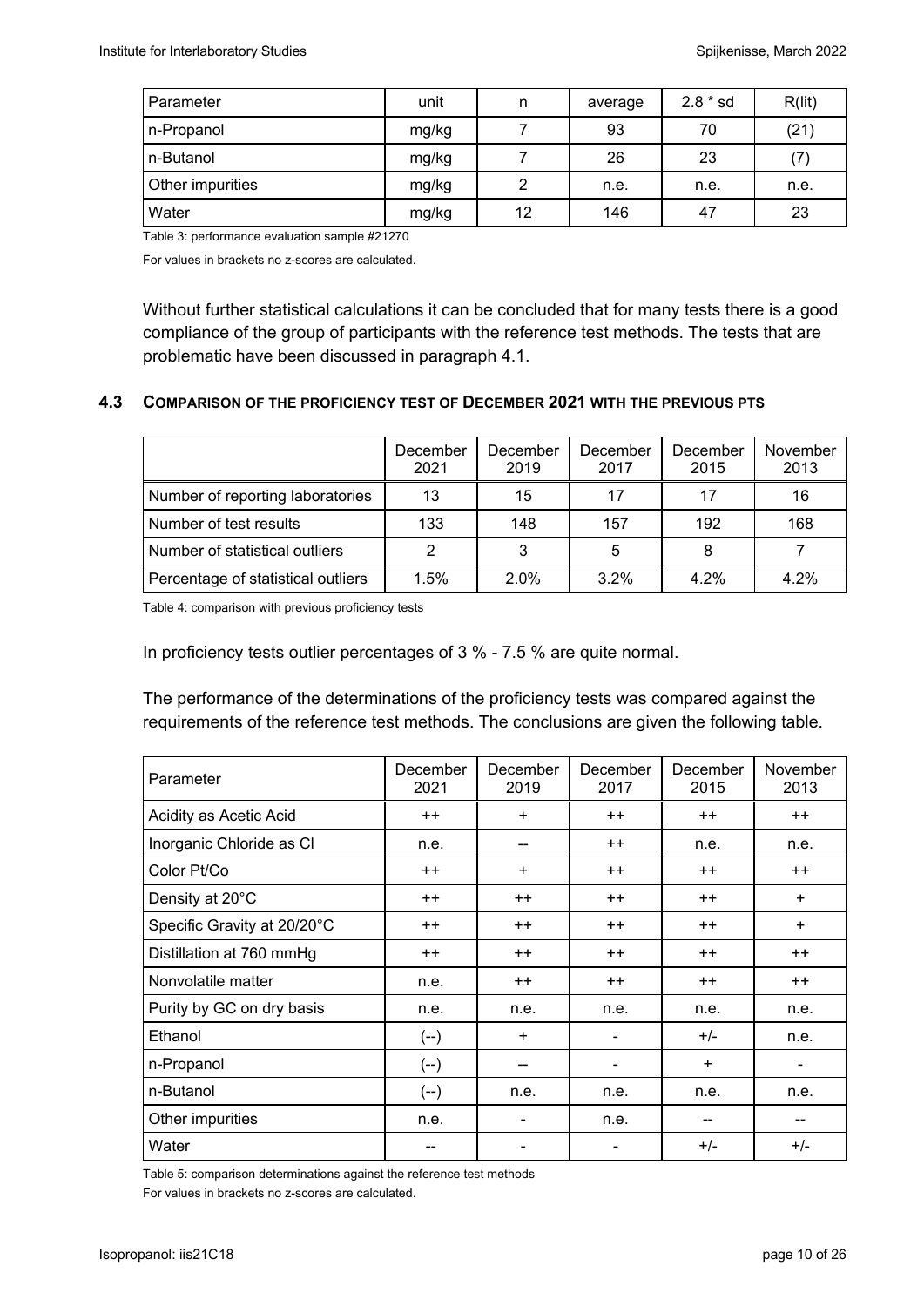The following performance categories were used:

- ++ : group performed much better than the reference test method
- + : group performed better than the reference test method
- +/- : group performance equals the reference test method
- : group performed worse than the reference test method
- -- : group performed much worse than the reference test method
- n.e. : not evaluated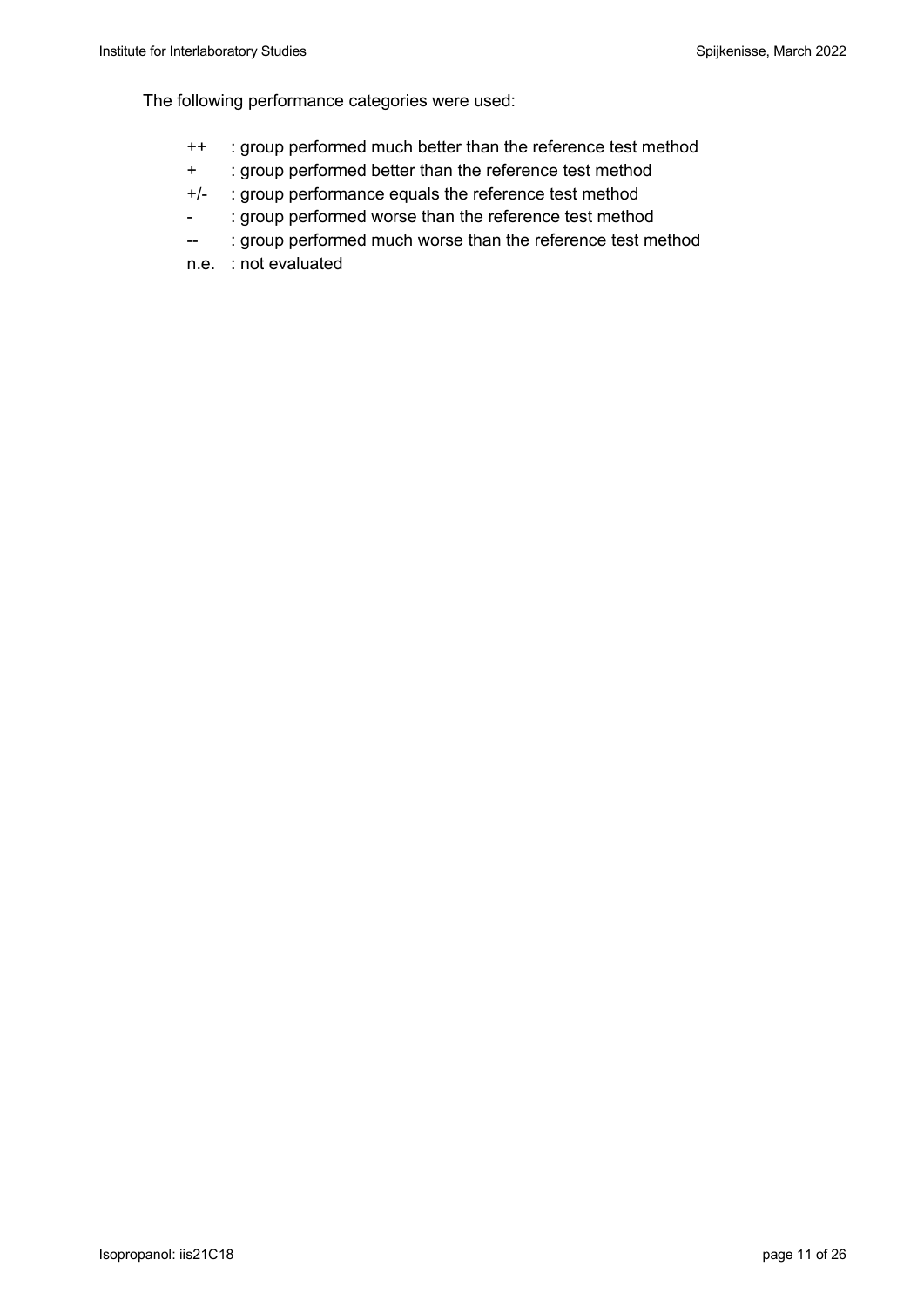## **APPENDIX 1**

Determination of Acidity as Acetic Acid on sample #21270; results in mg/kg.

| lab  | method            | value   | mark<br>z(targ) | remarks |
|------|-------------------|---------|-----------------|---------|
| 150  | D1613             | 8       | $-0.05$         |         |
| 171  | D <sub>1613</sub> | 8       | $-0.05$         |         |
| 173  | D <sub>1613</sub> | 7.6     | $-0.13$         |         |
| 315  | D <sub>1613</sub> | 8       | $-0.05$         |         |
| 323  | D <sub>1613</sub> | 12      | 0.75            |         |
| 343  | D <sub>1613</sub> | 11      | 0.55            |         |
| 445  | D1613             | 8       | $-0.05$         |         |
| 446  | D1613             | 8       | $-0.05$         |         |
| 551  | D1613             | $7.6\,$ | $-0.13$         |         |
| 902  | D <sub>1613</sub> | 7       | $-0.25$         |         |
| 913  |                   | -----   | -----           |         |
| 994  | D1613             | 9.93    | 0.33            |         |
| 1016 | D <sub>1613</sub> | 6.22    | $-0.41$         |         |
| 6262 | D <sub>1613</sub> | 6       | $-0.45$         |         |
|      |                   |         |                 |         |
|      | normality         | suspect |                 |         |
|      | n                 | 13      |                 |         |
|      | outliers          | 0       |                 |         |
|      | mean $(n)$        | 8.26    |                 |         |
|      | st. dev. (n)      | 1.740   |                 |         |
|      | R(calc.)          | 4.87    |                 |         |
|      | st.dev.(D1613:17) | 5       |                 |         |
|      | R(D1613:17)       | 14      |                 |         |



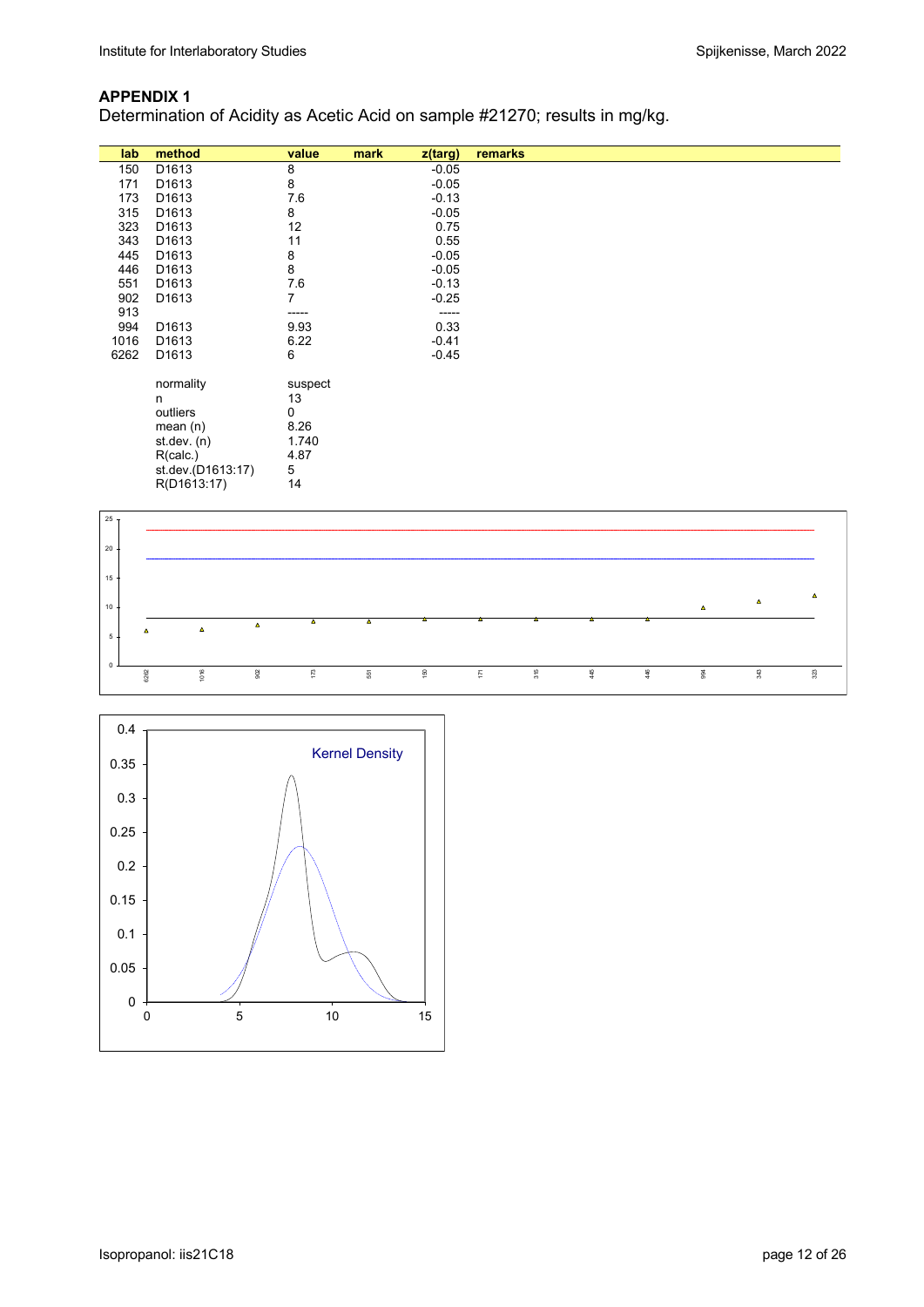## Determination of Appearance on sample #21270;

| lab  | method            | value                   | mark | $z$ (targ) | remarks |
|------|-------------------|-------------------------|------|------------|---------|
| 150  | E2680             | Pass                    |      | -----      |         |
| 171  | E2680             | Pass                    |      | -----      |         |
| 173  | E2680             | Pass                    |      | -----      |         |
| 315  | E2680             | pass                    |      | -----      |         |
| 323  | D <sub>2679</sub> | C&B                     |      | -----      |         |
| 343  | E2680             | <b>PASS</b>             |      | -----      |         |
| 445  | E2680             | C&B                     |      | -----      |         |
| 446  | E2680             | Pass                    |      | -----      |         |
| 551  | E2680             | Pass                    |      | -----      |         |
| 902  | E2680             | <b>PASS</b>             |      | -----      |         |
| 913  |                   | -----                   |      | -----      |         |
| 994  | Visual            | c&b                     |      | -----      |         |
| 1016 | Visual            | Pass                    |      |            |         |
| 6262 | Visual            | Cl. & Br.               |      | -----      |         |
|      |                   |                         |      |            |         |
|      | n                 | 13                      |      |            |         |
|      | mean $(n)$        | Pass (Clear and Bright) |      |            |         |

## Determination of Inorganic Chloride as Cl on sample #21270; results in mg/kg.

| lab  | method         | value      | mark | z(targ) | remarks |
|------|----------------|------------|------|---------|---------|
| 150  | IMPCA002       | < 0.25     |      | -----   |         |
| 171  | IMPCA002       | 0.1        |      | -----   |         |
| 173  |                | -----      |      | -----   |         |
| 315  | <b>INH-158</b> | < 0.2      |      | ------  |         |
| 323  | IMPCA002       | ${}_{0.3}$ |      | -----   |         |
| 343  |                | -----      |      | -----   |         |
| 445  |                | ------     |      | -----   |         |
| 446  |                | ------     |      | ------  |         |
| 551  |                | ------     |      | -----   |         |
| 902  |                | ------     |      | ------  |         |
| 913  |                | ------     |      | -----   |         |
| 994  |                | ------     |      | -----   |         |
| 1016 |                | ------     |      | -----   |         |
| 6262 |                | ------     |      | -----   |         |
|      |                |            |      |         |         |
|      | n              | 4          |      |         |         |
|      | mean $(n)$     | < 0.3      |      |         |         |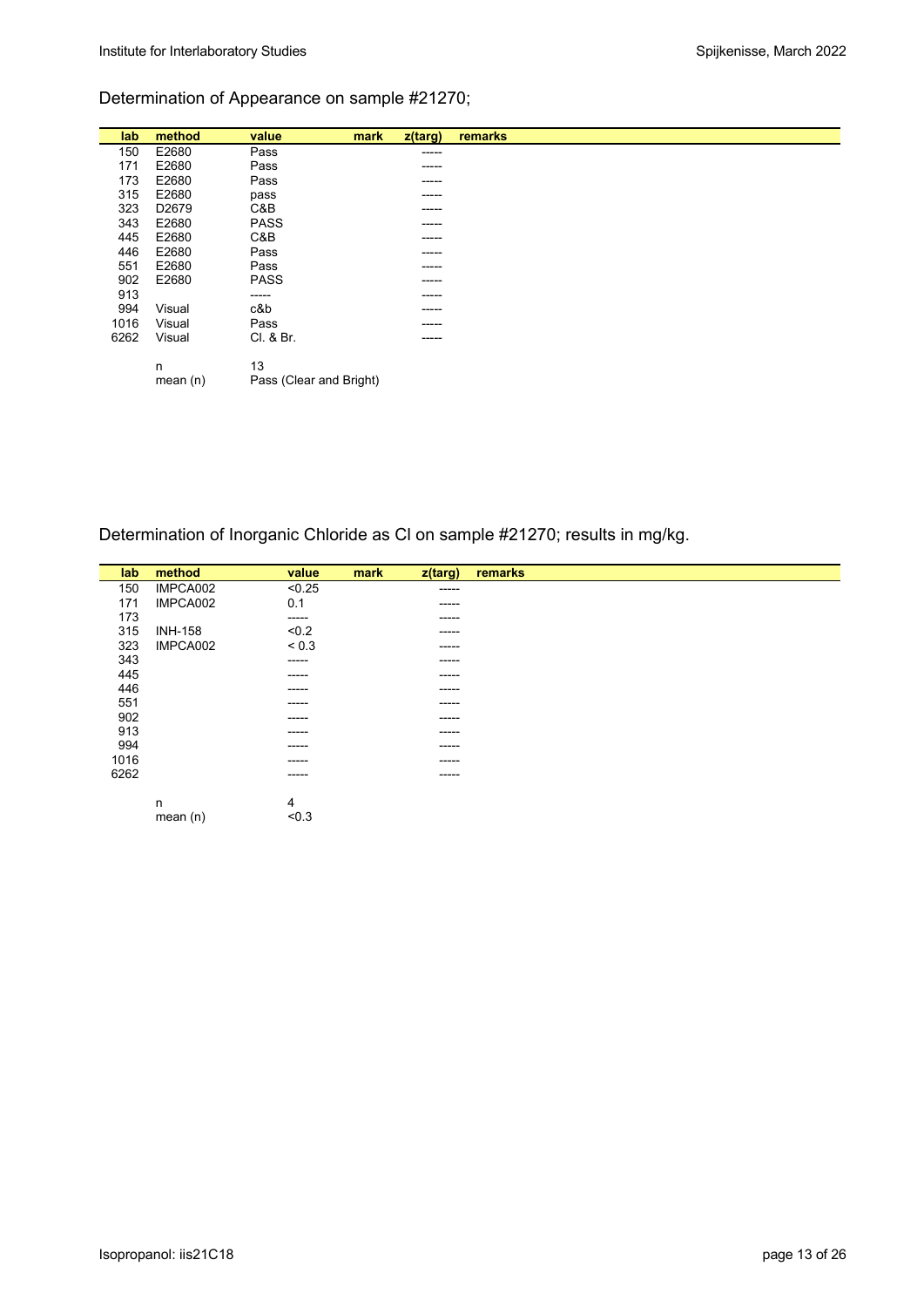## Determination of Color Pt/Co on sample #21270;

| lab  | method            | value          | mark | z(targ) | remarks |
|------|-------------------|----------------|------|---------|---------|
| 150  | D5386             | 2              |      | 0.23    |         |
| 171  | D5386             | 2.9            |      | 0.59    |         |
| 173  | D5386             | 1.86           |      | 0.18    |         |
| 315  | D1209             | $5$            |      | -----   |         |
| 323  | D1209             | < 5            |      |         |         |
| 343  |                   | -----          |      |         |         |
| 445  | D1209             | 0.0            |      | $-0.57$ |         |
| 446  | D1209             | $5$            |      | -----   |         |
| 551  | D1209             | 1              |      | $-0.17$ |         |
| 902  | D1209             | $\overline{2}$ |      | 0.23    |         |
| 913  |                   | -----          |      | -----   |         |
| 994  | D1209             | $5$            |      | -----   |         |
| 1016 | D1209             | 0              |      | $-0.57$ |         |
| 6262 | D5386             | 1.6            |      | 0.07    |         |
|      | normality         | unknown        |      |         |         |
|      | n                 | 8              |      |         |         |
|      | outliers          | 0              |      |         |         |
|      | mean $(n)$        | 1.42           |      |         |         |
|      | st.dev. (n)       | 1.021          |      |         |         |
|      | R(calc.)          | 2.86           |      |         |         |
|      | st.dev.(D1209:05) | 2.5            |      |         |         |
|      | R(D1209:05)       | 7              |      |         |         |
|      |                   |                |      |         |         |



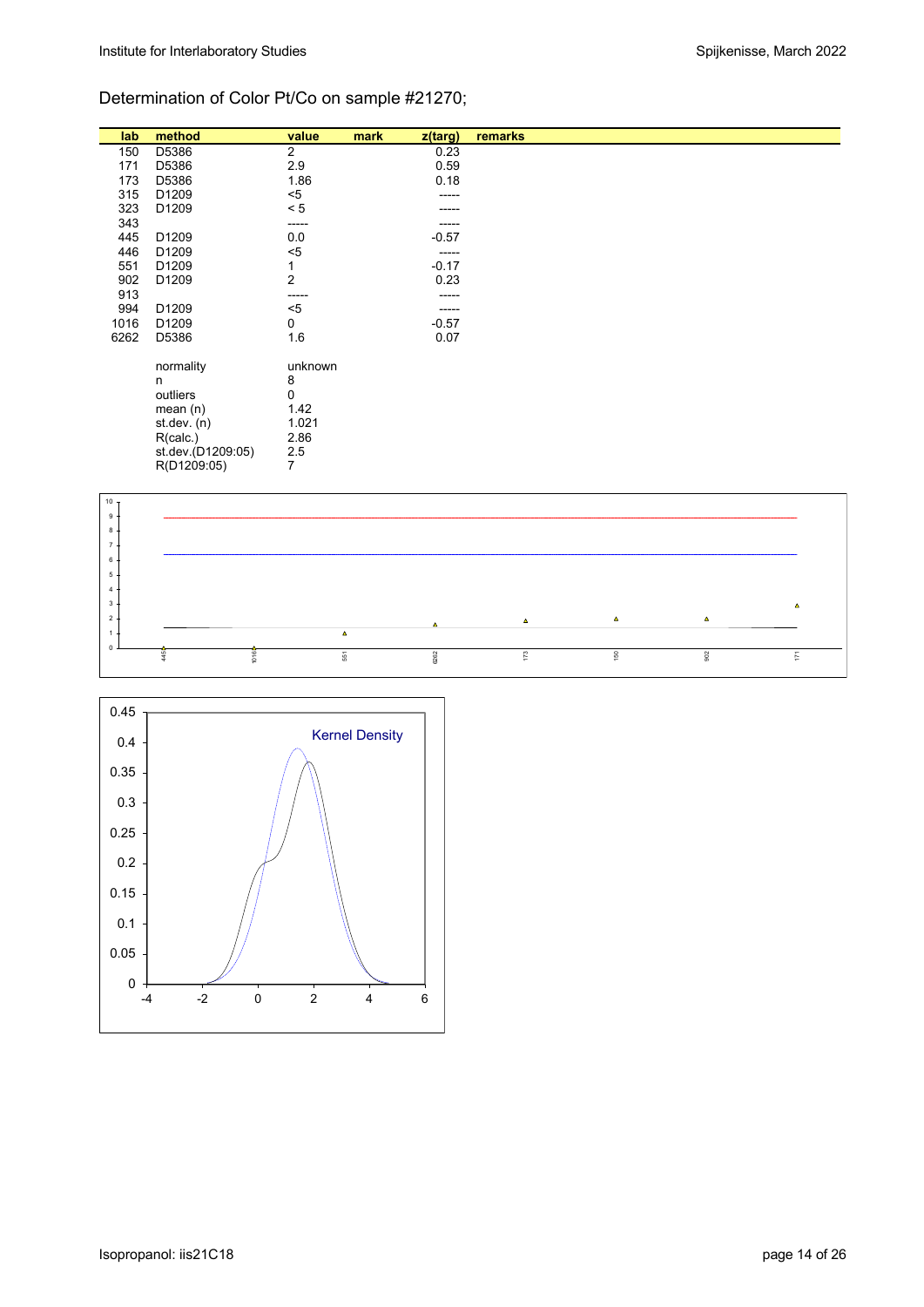# Determination of Density at 20°C on sample #21270; results in kg/L.

| lab  | method               | value    | mark | z(targ) | remarks |
|------|----------------------|----------|------|---------|---------|
| 150  | D4052                | 0.7850   |      | $-0.23$ |         |
| 171  | D4052                | 0.7850   |      | $-0.23$ |         |
| 173  | D4052                |          |      | $-0.57$ |         |
|      |                      | 0.78494  |      |         |         |
| 315  | D4052                | 0.7850   |      | $-0.23$ |         |
| 323  | D4052                | 0.7850   |      | $-0.23$ |         |
| 343  | D4052                | 0.7851   |      | 0.33    |         |
| 445  | ISO12185             | 0.7852   |      | 0.89    |         |
| 446  | D4052                | 0.7850   |      | $-0.23$ |         |
| 551  | D4052                | 0.7851   |      | 0.33    |         |
| 902  | ISO12185             | 0.7850   |      | $-0.23$ |         |
| 913  |                      | -----    |      | -----   |         |
| 994  | ISO12185             | 0.7850   |      | $-0.23$ |         |
| 1016 | D4052                | 0.7851   |      | 0.33    |         |
| 6262 | ISO12185             | 0.7851   |      | 0.33    |         |
|      |                      |          |      |         |         |
|      | normality            | OK       |      |         |         |
|      | n                    | 13       |      |         |         |
|      |                      | 0        |      |         |         |
|      | outliers             |          |      |         |         |
|      | mean $(n)$           | 0.78504  |      |         |         |
|      | st. dev. (n)         | 0.000071 |      |         |         |
|      | R(calc.)             | 0.00020  |      |         |         |
|      | st.dev.(ISO12185:96) | 0.000179 |      |         |         |
|      | R(ISO12185:96)       | 0.0005   |      |         |         |
|      |                      |          |      |         |         |



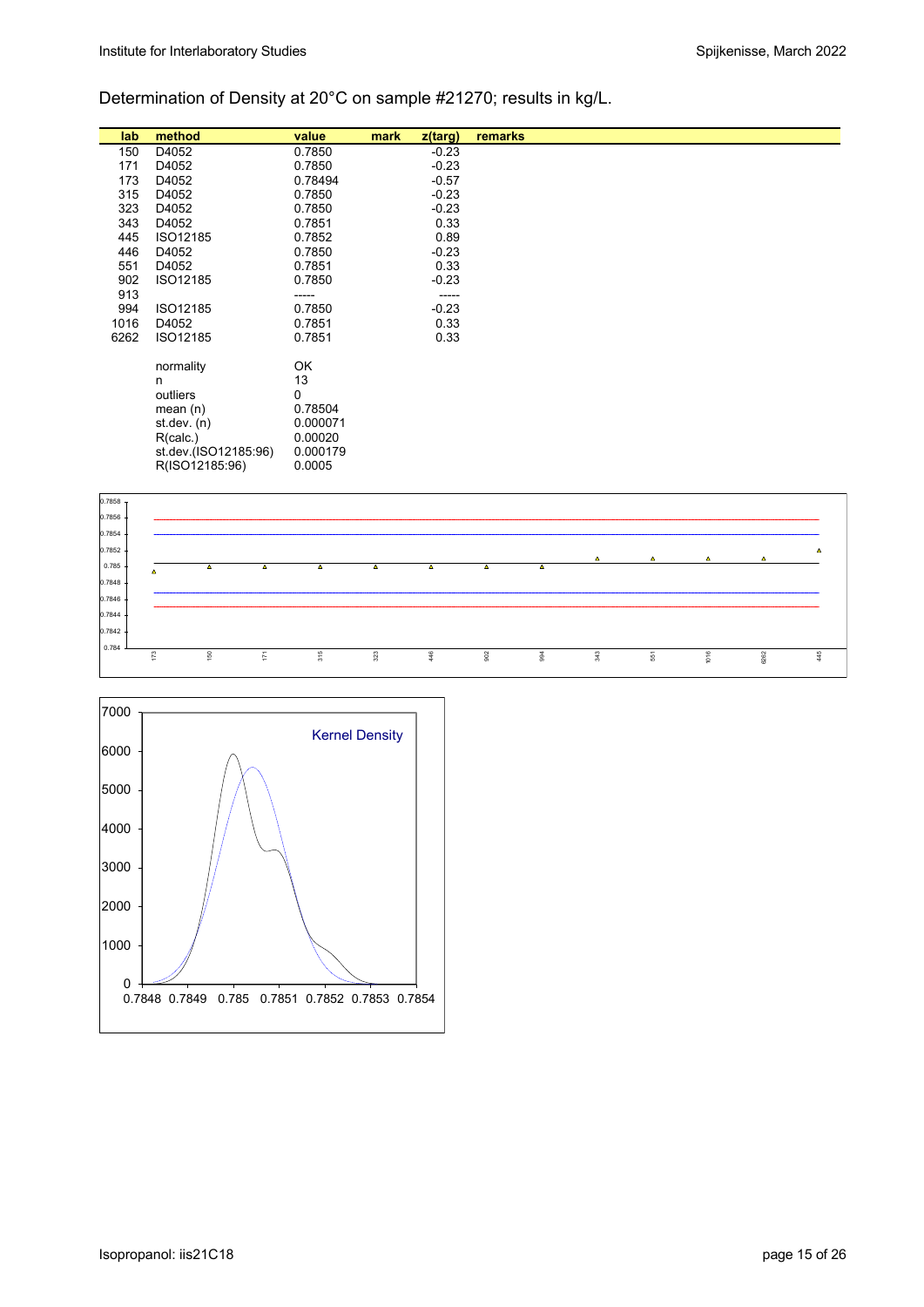## Determination of Specific Gravity at 20/20°C on sample #21270;

| lab        | method               | value    | mark | z(targ) | remarks |
|------------|----------------------|----------|------|---------|---------|
|            |                      |          |      |         |         |
| 150        | D4052                | 0.7864   |      | $-0.30$ |         |
| 171        | D4052                | 0.7865   |      | 0.26    |         |
| 173        | D4052                | 0.78635  |      | $-0.58$ |         |
| 315        | D4052                | 0.7864   |      | $-0.30$ |         |
| 323        | D4052                | 0.7865   |      | 0.26    |         |
| 343        | D4052                | 0.7865   |      | 0.26    |         |
| 445        | ISO12185             | 0.78659  |      | 0.77    |         |
| 446        | D4052                | 0.7864   |      | $-0.30$ |         |
| 551        | D4052                | 0.7865   |      | 0.26    |         |
| 902        | ISO12185             | 0.7864   |      | $-0.30$ |         |
| 913        |                      | -----    |      | ------  |         |
| 994        | ISO12185             | 0.7864   |      | $-0.30$ |         |
| 1016       |                      | -----    |      | ------  |         |
| 6262       | ISO12185             | 0.7865   |      | 0.26    |         |
|            |                      |          |      |         |         |
|            | normality            | OK       |      |         |         |
|            | n                    | 12       |      |         |         |
|            | outliers             | 0        |      |         |         |
|            | mean(n)              | 0.78645  |      |         |         |
|            | st dev. $(n)$        | 0.000070 |      |         |         |
|            | R(calc.)             | 0.00020  |      |         |         |
|            | st.dev.(ISO12185:96) | 0.000179 |      |         |         |
|            | R(ISO12185:96)       | 0.0005   |      |         |         |
|            |                      |          |      |         |         |
|            |                      |          |      |         |         |
| $0.7871$ T |                      |          |      |         |         |



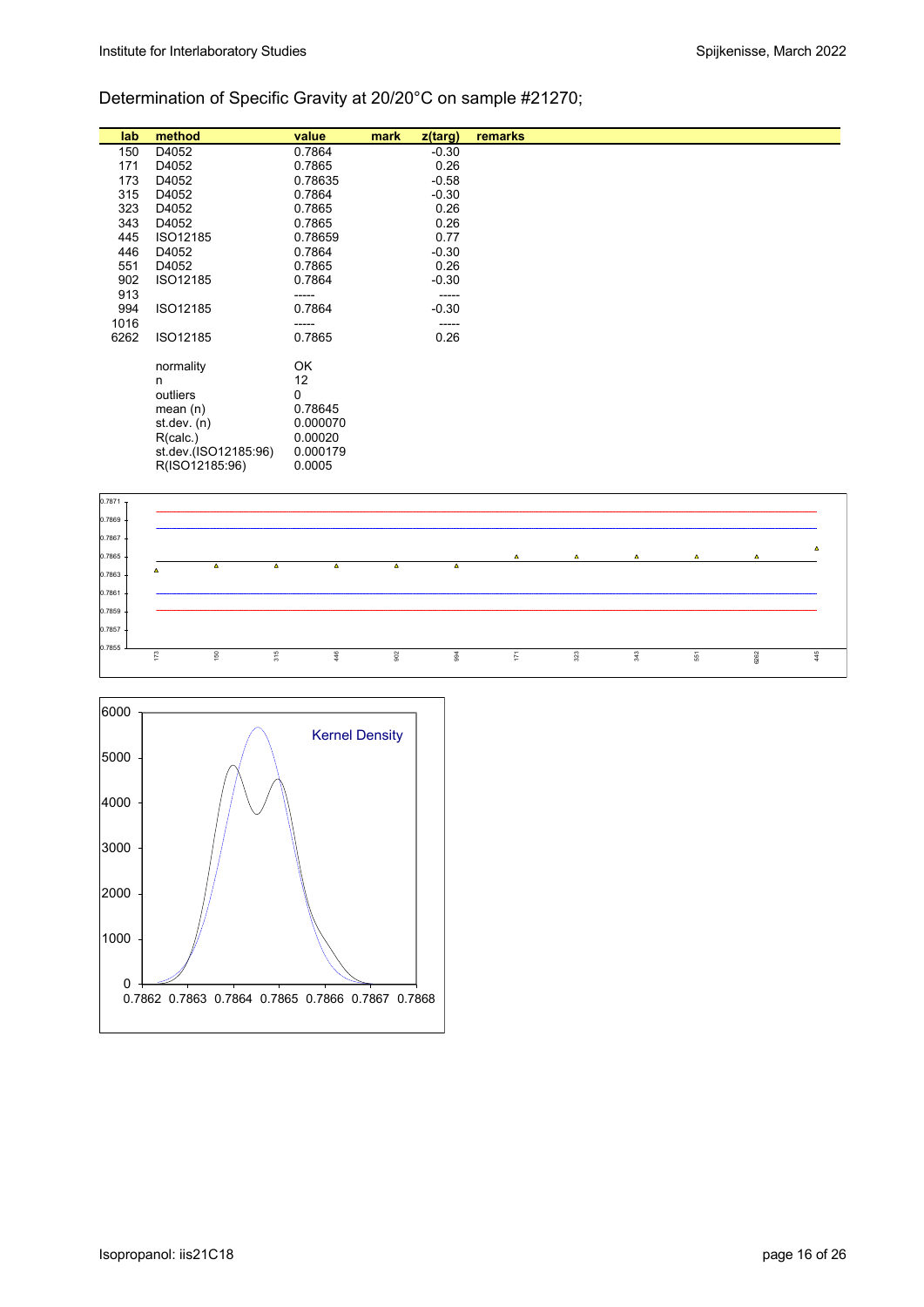## Determination of Distillation at 760 mmHg on sample #21270; results in °C.

| lab     | method                       | <b>IBP</b> | mark<br>z(targ) | <b>50%rec</b> | mark<br>z(targ) | <b>DP</b> | mark | z(targ) |
|---------|------------------------------|------------|-----------------|---------------|-----------------|-----------|------|---------|
| 150     | D <sub>1078</sub> -automated | 81.9       | $-0.52$         | 82.3          | 0.14            | 82.3      |      | $-0.29$ |
| 171     | D <sub>1078</sub> -automated | 82.3       | 0.36            | 82.3          | 0.14            | 82.4      |      | 0.03    |
| 173     |                              | -----      | -----           | -----         | -----           | -----     |      |         |
| 315     | D <sub>1078</sub> -automated | 82.2       | 0.14            | 82.3          | 0.14            | 82.4      |      | 0.03    |
| 323     | D <sub>1078</sub> -automated | 82.2       | 0.14            | 82.3          | 0.14            | 82.4      |      | 0.03    |
| 343     | D1078-automated              | 82.1       | $-0.08$         | 82.3          | 0.14            | 82.5      |      | 0.35    |
| 445     | D <sub>1078</sub> -automated | 82.1       | $-0.08$         | 82.3          | 0.14            | 82.5      |      | 0.35    |
| 446     |                              | -----      | -----           | -----         | -----           | -----     |      |         |
| 551     | D <sub>1078</sub>            | 82.1       | $-0.08$         | 82.2          | $-0.36$         | 82.4      |      | 0.03    |
| 902     | D <sub>1078</sub> -automated | 82.1       | $-0.08$         | 82.3          | 0.14            | 82.3      |      | $-0.29$ |
| 913     | D <sub>1078</sub> -manual    | -----      | -----           |               | -----           |           |      | -----   |
| 994     | D <sub>1078</sub> -manual    | 82.2       | 0.14            | 82.3          | 0.14            | 82.5      |      | 0.35    |
| 1016    | D <sub>1078</sub> -automated | 82.1       | $-0.08$         | 82.1          | $-0.86$         | 82.2      |      | $-0.61$ |
| 6262    | D <sub>1078</sub> -automated | 82.2       | 0.14            | 82.3          | 0.14            | 82.4      |      | 0.03    |
|         |                              |            |                 |               |                 |           |      |         |
|         | normality                    | not OK     |                 | not OK        |                 | OK        |      |         |
|         | n                            | 11         |                 | 11            |                 | 11        |      |         |
|         | outliers                     | 0          |                 | 0             |                 | 0         |      |         |
|         | mean $(n)$                   | 82.14      |                 | 82.27         |                 | 82.39     |      |         |
|         | st dev. $(n)$                | 0.103      |                 | 0.065         |                 | 0.094     |      |         |
|         | R(calc.)                     | 0.29       |                 | 0.18          |                 | 0.26      |      |         |
|         | st.dev.(D1078-A:11)          | 0.458      |                 | 0.201         |                 | 0.315     |      |         |
|         | R(D1078-A:11)                | 1.28       |                 | 0.56          |                 | 0.88      |      |         |
| compare |                              |            |                 |               |                 |           |      |         |
|         | R(D1078-M:11)                | 0.88       |                 | 0.53          |                 | 1.07      |      |         |





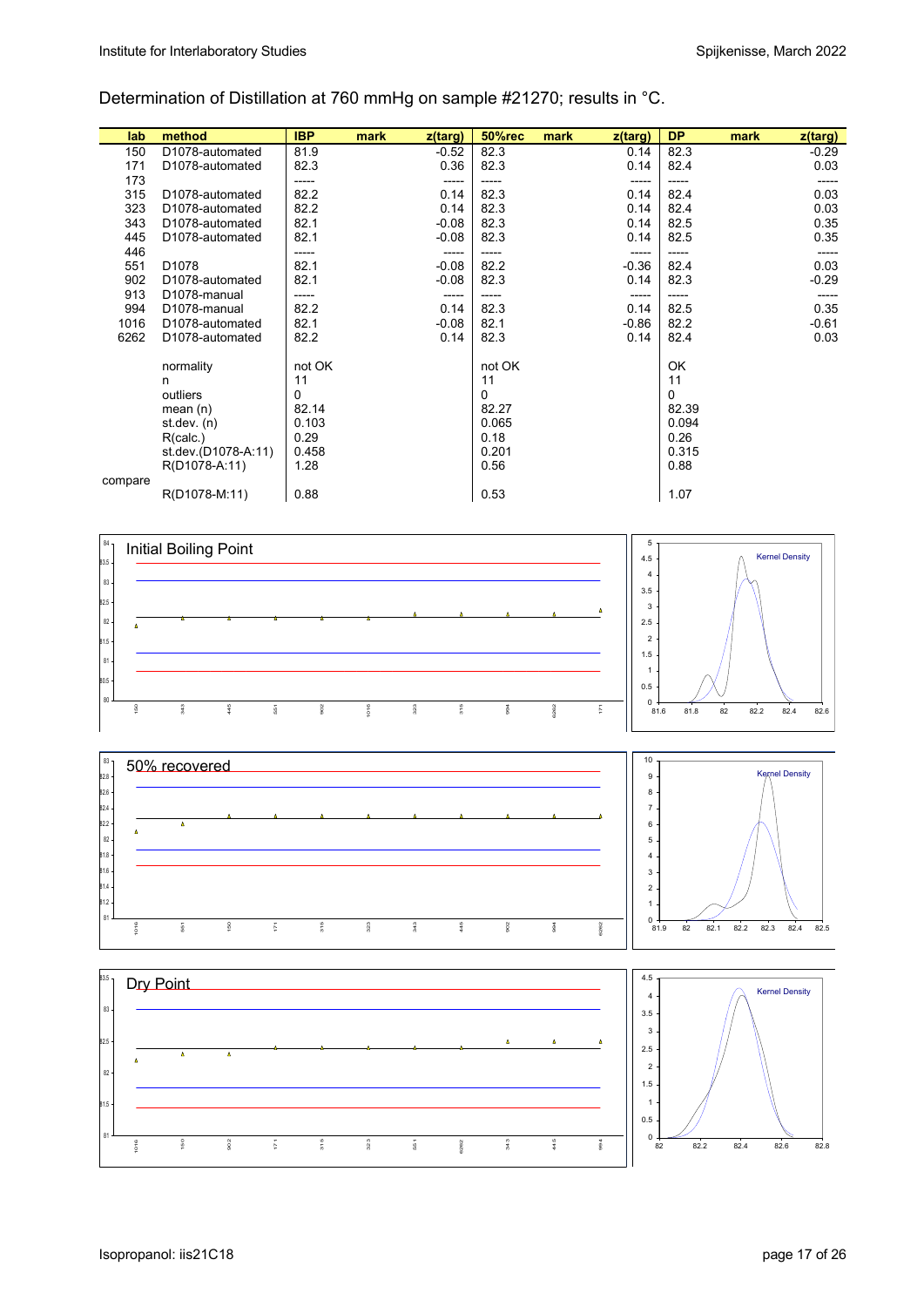## Determination of Nonvolatile matter on sample #21270; results in mg/100mL.

| lab  | method     | value    | mark | $z$ (targ)  | remarks |  |
|------|------------|----------|------|-------------|---------|--|
|      |            |          |      |             |         |  |
| 150  | D1353      | 0.0      |      | ------      |         |  |
| 171  | D1353      | 1.0      |      | -----       |         |  |
| 173  |            | -----    |      | ------      |         |  |
| 315  | D1353      | ≺1       |      | -----       |         |  |
| 323  | D1353      | $\leq 1$ |      | ------      |         |  |
| 343  | D1353      | ٠        |      | $- - - - -$ |         |  |
| 445  | D1353      | 0.5      |      | ------      |         |  |
| 446  | D1353      | 0        |      | ------      |         |  |
| 551  | D1353      | 0.2      |      | $- - - - -$ |         |  |
| 902  | D1353      | <1       |      | ------      |         |  |
| 913  |            | -----    |      | $- - - - -$ |         |  |
| 994  |            | ------   |      | $- - - - -$ |         |  |
| 1016 |            | ------   |      | ------      |         |  |
| 6262 | D1353      | 0        |      |             |         |  |
|      |            |          |      | $- - - - -$ |         |  |
|      |            |          |      |             |         |  |
|      | n          | 10       |      |             |         |  |
|      | mean $(n)$ | <1       |      |             |         |  |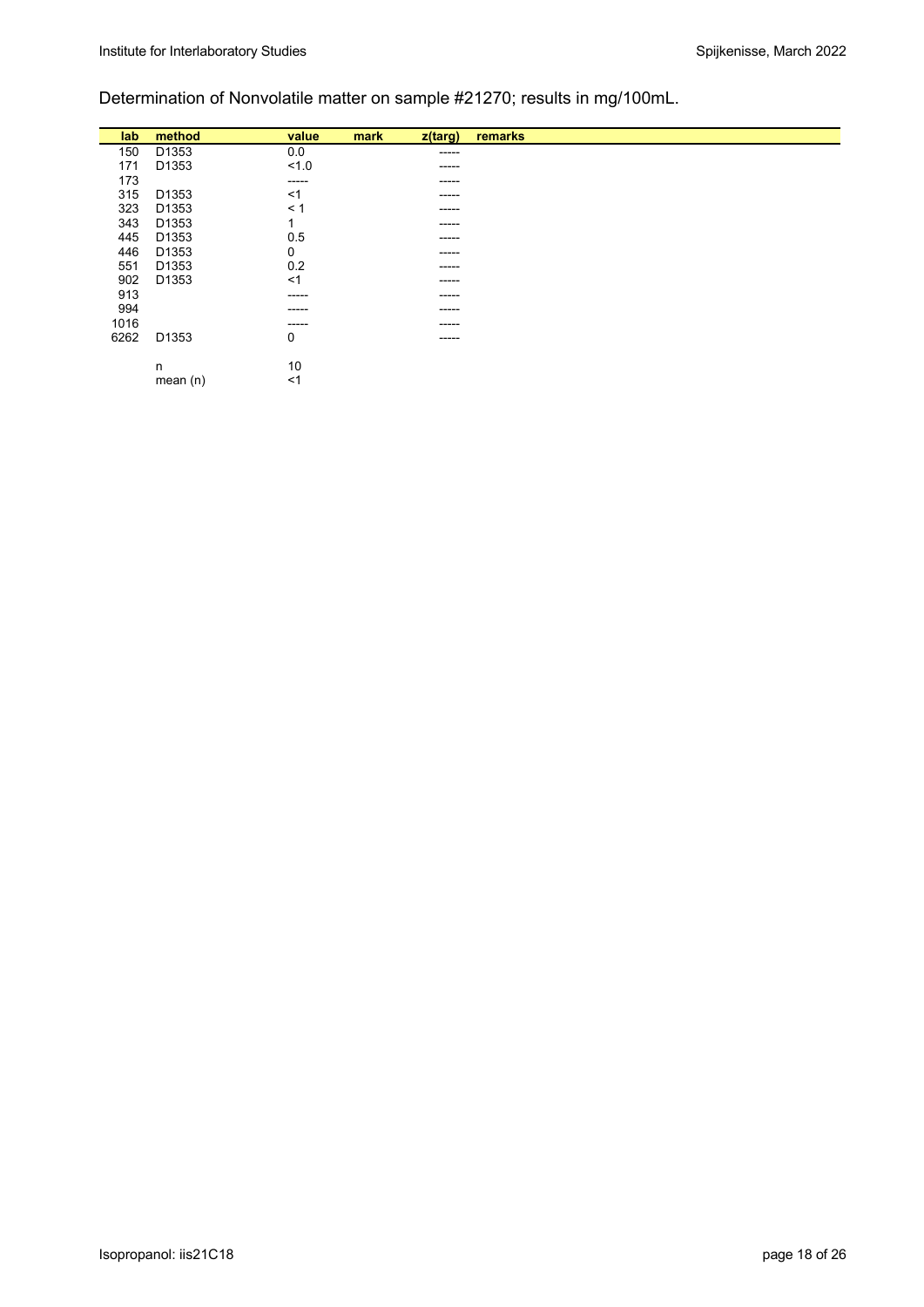## Determination of Purity by GC on dry basis on sample #21270, results in %M/M.

| lab     | method          | value    | mark                    | z(targ) | remarks               |
|---------|-----------------|----------|-------------------------|---------|-----------------------|
| 150     | <b>INH-5290</b> | 99.98    |                         | -----   |                       |
| 171     | <b>INH-ACS</b>  | 99.96    | C                       | -----   | first reported: 99.97 |
| 173     | INH-6012        | 99.9725  |                         |         |                       |
| 315     | <b>INH-082</b>  | 99.97    |                         |         |                       |
| 323     | <b>INH-060</b>  | 99.97    |                         |         |                       |
| 343     | DIN55685        | 99.96    | C                       |         | first reported: 99.95 |
| 445     | <b>INH-70</b>   | 99.9699  |                         |         |                       |
| 446     | <b>INH-595</b>  | 99.91    | G(0.01)                 |         |                       |
| 551     | <b>INH-3064</b> | 99.967   |                         |         |                       |
| 902     |                 |          |                         |         |                       |
| 913     |                 |          |                         |         |                       |
| 994     | INH-15-12       | 99.9745  |                         |         |                       |
| 1016    | DIN55685        | 99.98    |                         |         |                       |
| 6262    | ISO6353-2       | 99.9683  |                         |         |                       |
|         |                 | OK       |                         |         |                       |
|         | normality<br>n. | 11       |                         |         |                       |
|         | outliers        | 1        |                         |         |                       |
|         | mean(n)         | 99.9702  |                         |         |                       |
|         | st.dev. (n)     | 0.00662  |                         |         |                       |
|         | R(calc.)        | 0.0185   |                         |         |                       |
|         | st.dev.(lit.)   | n.a.     |                         |         |                       |
|         | R(lit.)         | n.a.     |                         |         |                       |
| compare |                 |          |                         |         |                       |
|         | R(iis19C18)     | 0.0142   |                         |         |                       |
|         |                 |          |                         |         |                       |
| 99.99   |                 |          |                         |         |                       |
| 99.98   |                 |          |                         |         | $\Delta$<br>$\Delta$  |
| 99.97   |                 |          |                         |         | $\Delta$<br>Δ         |
|         |                 | $\Delta$ | $\overline{\mathbf{A}}$ |         |                       |



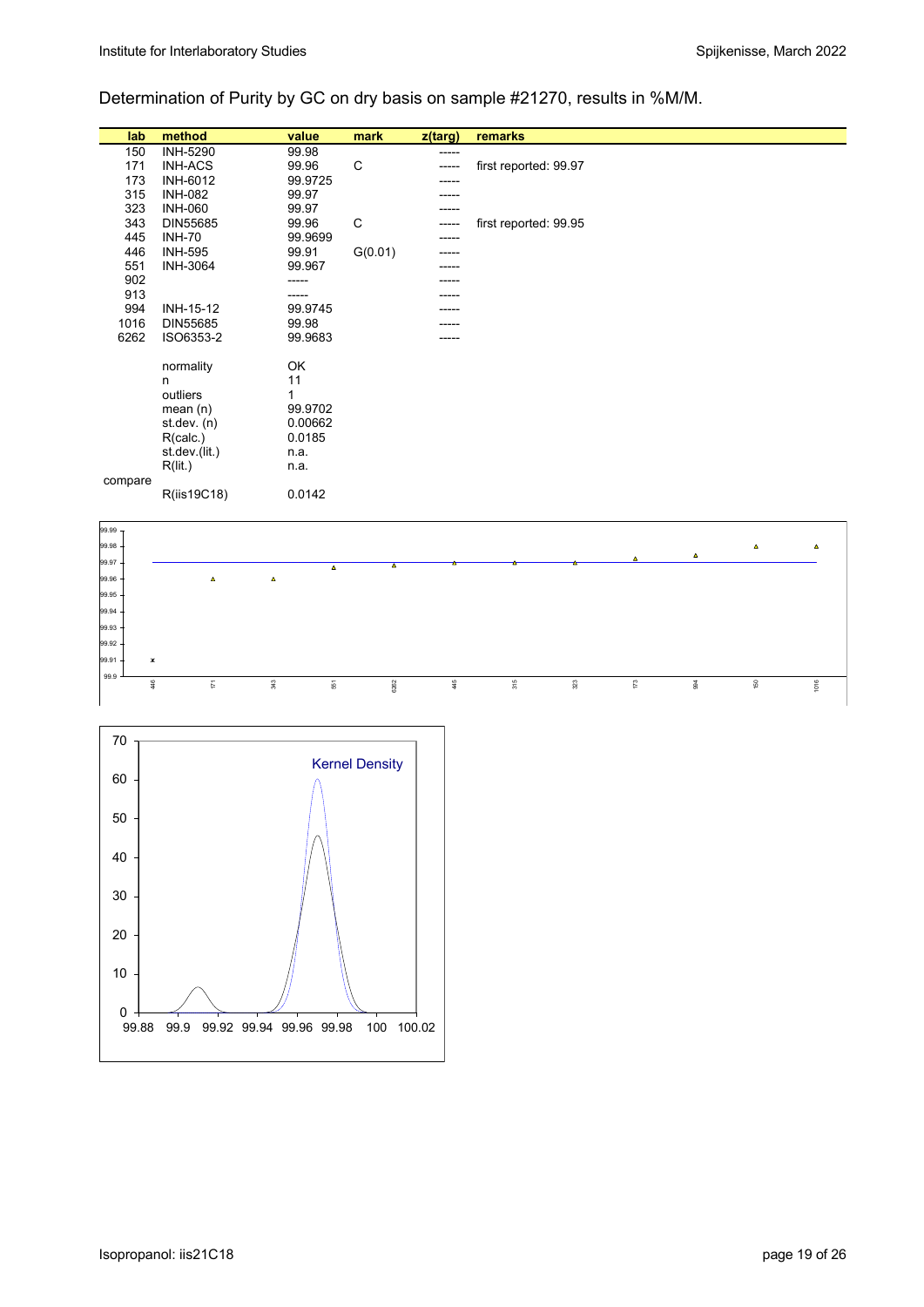# Determination of Ethanol on sample #21270; results in mg/kg.

| lab              | method           | value    | mark | $\overline{z}$ (targ) | remarks              |
|------------------|------------------|----------|------|-----------------------|----------------------|
| 150              | <b>INH-5290</b>  | 89       |      | -----                 |                      |
| 171              |                  | -----    |      |                       |                      |
| 173              |                  | -----    |      |                       |                      |
| 315              | <b>INH-082</b>   | 100      |      |                       |                      |
| 323              | <b>INH-060</b>   | 94       |      |                       |                      |
| 343              | DIN55685         | 101      |      |                       |                      |
| 445              |                  |          |      |                       |                      |
| 446              |                  | ----     |      |                       |                      |
| 551              | INH-3064         | 55       |      |                       |                      |
| 902              |                  |          |      |                       |                      |
| 913<br>994       |                  |          |      |                       |                      |
| 1016             |                  |          |      |                       |                      |
| 6262             | ISO6353-2        | 76       |      |                       |                      |
|                  |                  |          |      |                       |                      |
|                  | normality        | unknown  |      |                       |                      |
|                  | n                | 6        |      |                       |                      |
|                  | outliers         | 0        |      |                       |                      |
|                  | mean(n)          | 85.83    |      |                       |                      |
|                  | st.dev. (n)      | 17.634   |      |                       |                      |
|                  | R(calc.)         | 49.38    |      |                       |                      |
|                  | st.dev.(Horwitz) | (7.026)  |      |                       |                      |
|                  | R(Horwitz)       | (19.67)  |      |                       |                      |
|                  |                  |          |      |                       |                      |
| 110 <sub>7</sub> |                  |          |      |                       |                      |
|                  |                  |          |      |                       |                      |
| 100              |                  |          |      |                       | $\Delta$<br>$\Delta$ |
| 90               |                  |          |      | $\pmb{\Delta}$        | $\Delta$             |
|                  |                  |          |      |                       |                      |
| 80               |                  | $\Delta$ |      |                       |                      |
| 70.              |                  |          |      |                       |                      |
| $60 -$           |                  |          |      |                       |                      |
|                  | $\Delta$         |          |      |                       |                      |
| $50$ .           |                  |          |      |                       |                      |

150

323

315

343

40

551

6262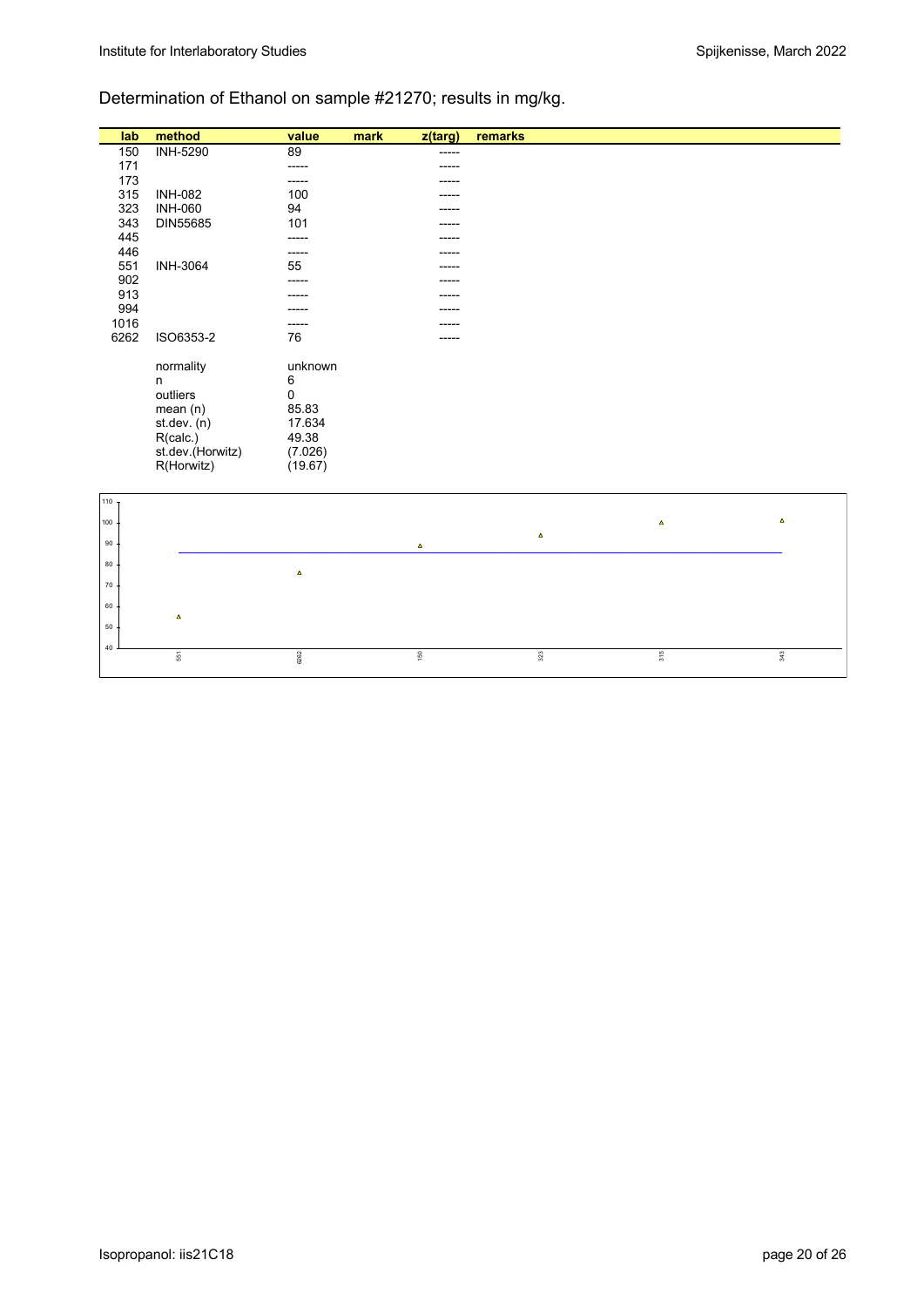# Determination of n-Propanol on sample #21270; results in mg/kg.

| lab         | method           | value          | mark    | z(targ) | remarks                              |          |                |
|-------------|------------------|----------------|---------|---------|--------------------------------------|----------|----------------|
| 150         | <b>INH-5290</b>  | 78             |         |         |                                      |          |                |
| 171         |                  | -----          |         |         |                                      |          |                |
| 173         |                  | -----          |         |         |                                      |          |                |
| 315         | <b>INH-082</b>   | 100            |         |         |                                      |          |                |
| 323         | <b>INH-060</b>   | 92             |         |         |                                      |          |                |
| 343         | DIN55685         | 94             |         |         |                                      |          |                |
| 445         | <b>INH-70</b>    | 131            |         |         |                                      |          |                |
| 446         | <b>INH-595</b>   | $20$           |         | ----    | possible false negative test result? |          |                |
| 551<br>902  | <b>INH-3064</b>  | 49             |         |         |                                      |          |                |
| 913         |                  | -----          |         |         |                                      |          |                |
| 994         |                  |                |         |         |                                      |          |                |
| 1016        | DIN55685         | 104.4          |         |         |                                      |          |                |
| 6262        |                  | -----          |         |         |                                      |          |                |
|             |                  |                |         |         |                                      |          |                |
|             | normality        | unknown        |         |         |                                      |          |                |
|             | n                | $\overline{7}$ |         |         |                                      |          |                |
|             | outliers         | 0              |         |         |                                      |          |                |
|             | mean(n)          | 92.63          |         |         |                                      |          |                |
|             | st.dev. (n)      | 25.116         |         |         |                                      |          |                |
|             | R(calc.)         | 70.33          |         |         |                                      |          |                |
|             | st.dev.(Horwitz) | (7.496)        |         |         |                                      |          |                |
|             | R(Horwitz)       | (20.99)        |         |         |                                      |          |                |
|             |                  |                |         |         |                                      |          |                |
| 140         |                  |                |         |         |                                      |          |                |
| 120         |                  |                |         |         |                                      |          | $\pmb{\Delta}$ |
|             |                  |                |         |         |                                      | $\Delta$ |                |
| 100         |                  |                |         |         | $\Delta$                             |          |                |
| 80          |                  | $\Delta$       |         |         |                                      |          |                |
| 60          |                  |                |         |         |                                      |          |                |
| 40          | $\Delta$         |                |         |         |                                      |          |                |
|             |                  |                |         |         |                                      |          |                |
| 20          |                  |                |         |         |                                      |          |                |
| $\mathsf 0$ | 551              | 150            | $323\,$ |         | 343<br>315                           | 1016     | 445            |
|             |                  |                |         |         |                                      |          |                |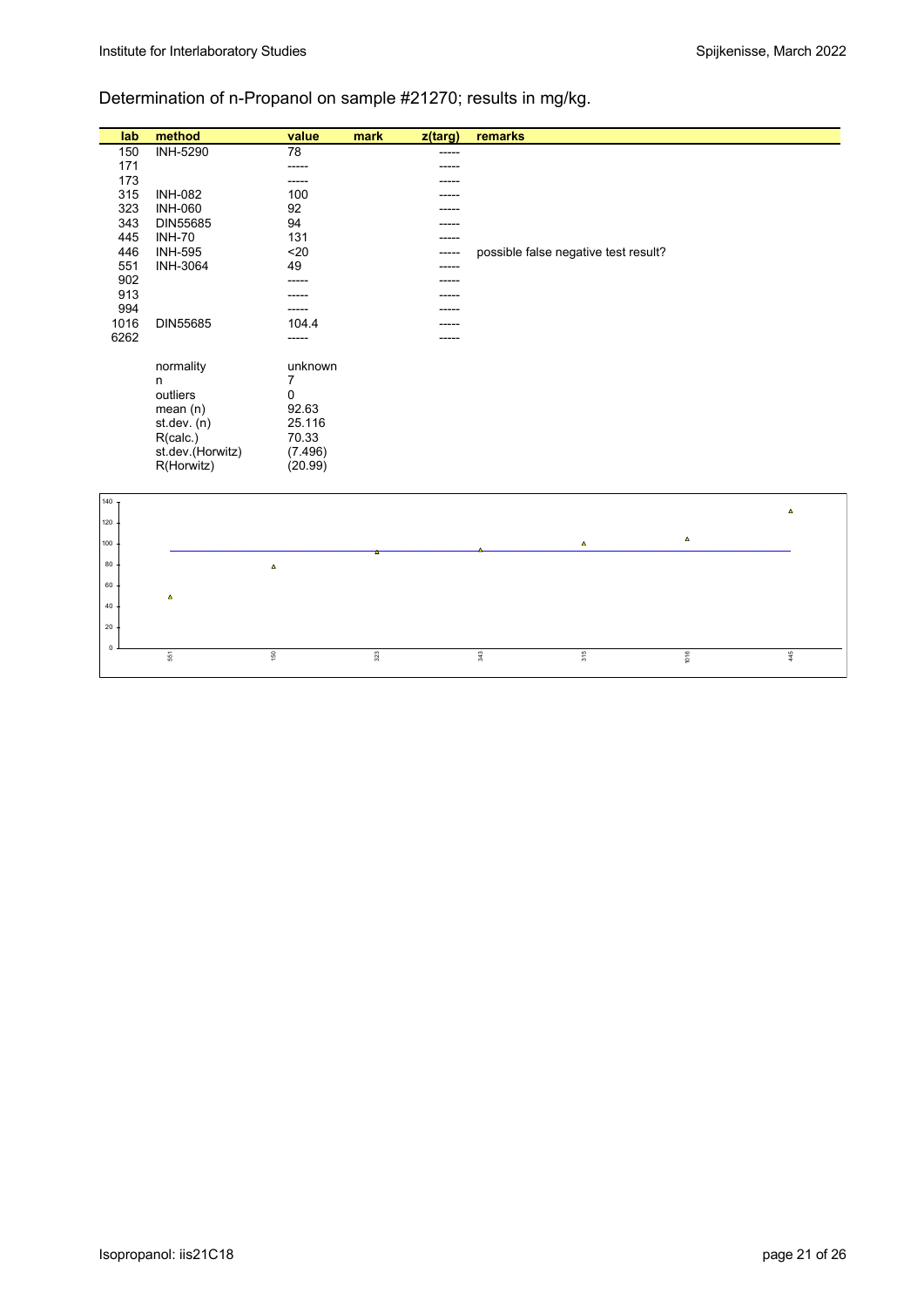# Determination of n-Butanol on sample #21270; results in mg/kg.

| lab             | method           | value          | mark | z(targ) | remarks             |                |          |
|-----------------|------------------|----------------|------|---------|---------------------|----------------|----------|
| 150             | <b>INH-5290</b>  | 19             |      | ----    |                     |                |          |
| 171             |                  | -----          |      |         |                     |                |          |
| 173             |                  |                |      |         |                     |                |          |
| 315             | <b>INH-082</b>   | 30             |      |         |                     |                |          |
| 323             | <b>INH-060</b>   | 26             |      |         |                     |                |          |
| 343             | DIN55685         | 26             | C    |         | first reported: 197 |                |          |
| 445             |                  | -----          |      |         |                     |                |          |
| 446             | <b>INH-595</b>   | $20$           |      |         |                     |                |          |
| 551<br>902      | <b>INH-3064</b>  | 14             |      |         |                     |                |          |
| 913             |                  |                |      |         |                     |                |          |
| 994             |                  |                |      |         |                     |                |          |
| 1016            | DIN55685         | 30.3           |      |         |                     |                |          |
| 6262            | ISO6353-2        | 40             |      |         |                     |                |          |
|                 |                  |                |      |         |                     |                |          |
|                 | normality        | unknown        |      |         |                     |                |          |
|                 | n                | 7              |      |         |                     |                |          |
|                 | outliers         | $\pmb{0}$      |      |         |                     |                |          |
|                 | mean(n)          | 26.47          |      |         |                     |                |          |
|                 | st.dev. (n)      | 8.386          |      |         |                     |                |          |
|                 | R(calc.)         | 23.48          |      |         |                     |                |          |
|                 | st.dev.(Horwitz) | (2.587)        |      |         |                     |                |          |
|                 | R(Horwitz)       | (7.24)         |      |         |                     |                |          |
|                 |                  |                |      |         |                     |                |          |
| 45 <sub>7</sub> |                  |                |      |         |                     |                |          |
| 40              |                  |                |      |         |                     |                | $\Delta$ |
| 35              |                  |                |      |         |                     |                |          |
| 30              |                  |                |      |         | $\pmb{\Delta}$      | $\pmb{\Delta}$ |          |
| 25              |                  |                |      |         |                     |                |          |
| 20              |                  |                |      |         |                     |                |          |
|                 |                  | $\pmb{\Delta}$ |      |         |                     |                |          |
| 15              | $\Delta$         |                |      |         |                     |                |          |
| 10              |                  |                |      |         |                     |                |          |
| $5+$            |                  |                |      |         |                     |                |          |
| $\mathbf{0}$    | 551              | $150\,$        | 343  |         | 323<br>315          | 1016           | 6262     |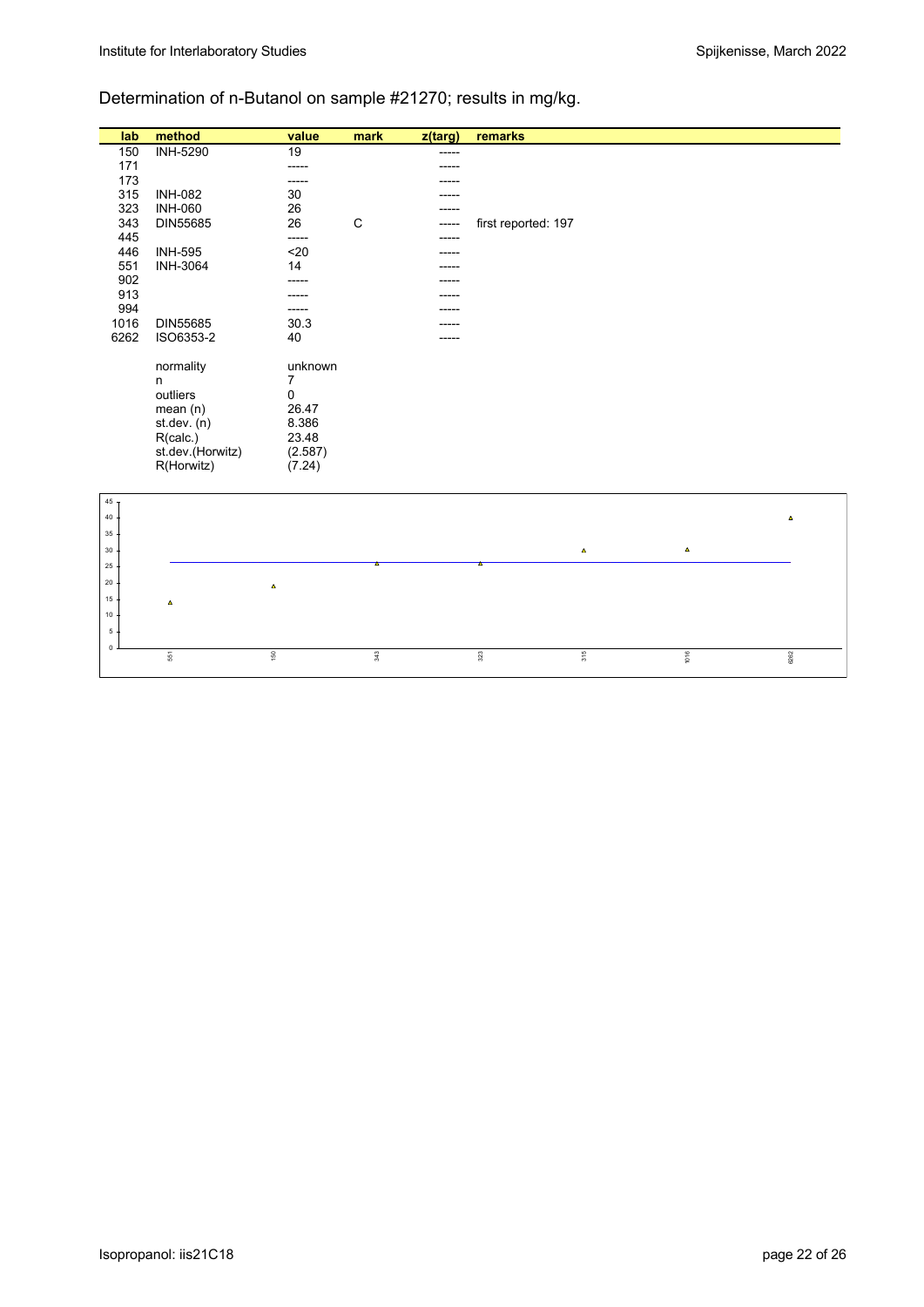# Determination of Other impurities on sample #21270; results in mg/kg.

| lab  | method         | value  | mark | z(targ)     | remarks |
|------|----------------|--------|------|-------------|---------|
| 150  |                | -----  |      | $- - - - -$ |         |
| 171  |                | ------ |      | $- - - - -$ |         |
| 173  |                | -----  |      | $- - - - -$ |         |
| 315  |                | ------ |      | $- - - - -$ |         |
| 323  | <b>INH-060</b> | 105    |      | $- - - - -$ |         |
| 343  |                | ------ |      | $- - - - -$ |         |
| 445  |                | -----  |      | $- - - - -$ |         |
| 446  |                | ------ |      | $- - - - -$ |         |
| 551  |                | -----  |      | $- - - - -$ |         |
| 902  |                | ------ |      | $- - - - -$ |         |
| 913  |                | ------ |      | $- - - - -$ |         |
| 994  |                | ------ |      | $- - - - -$ |         |
| 1016 | DIN55685       | 56     |      | $- - - - -$ |         |
| 6262 |                | -----  |      | $- - - - -$ |         |
|      |                |        |      |             |         |
|      | n              | 2      |      |             |         |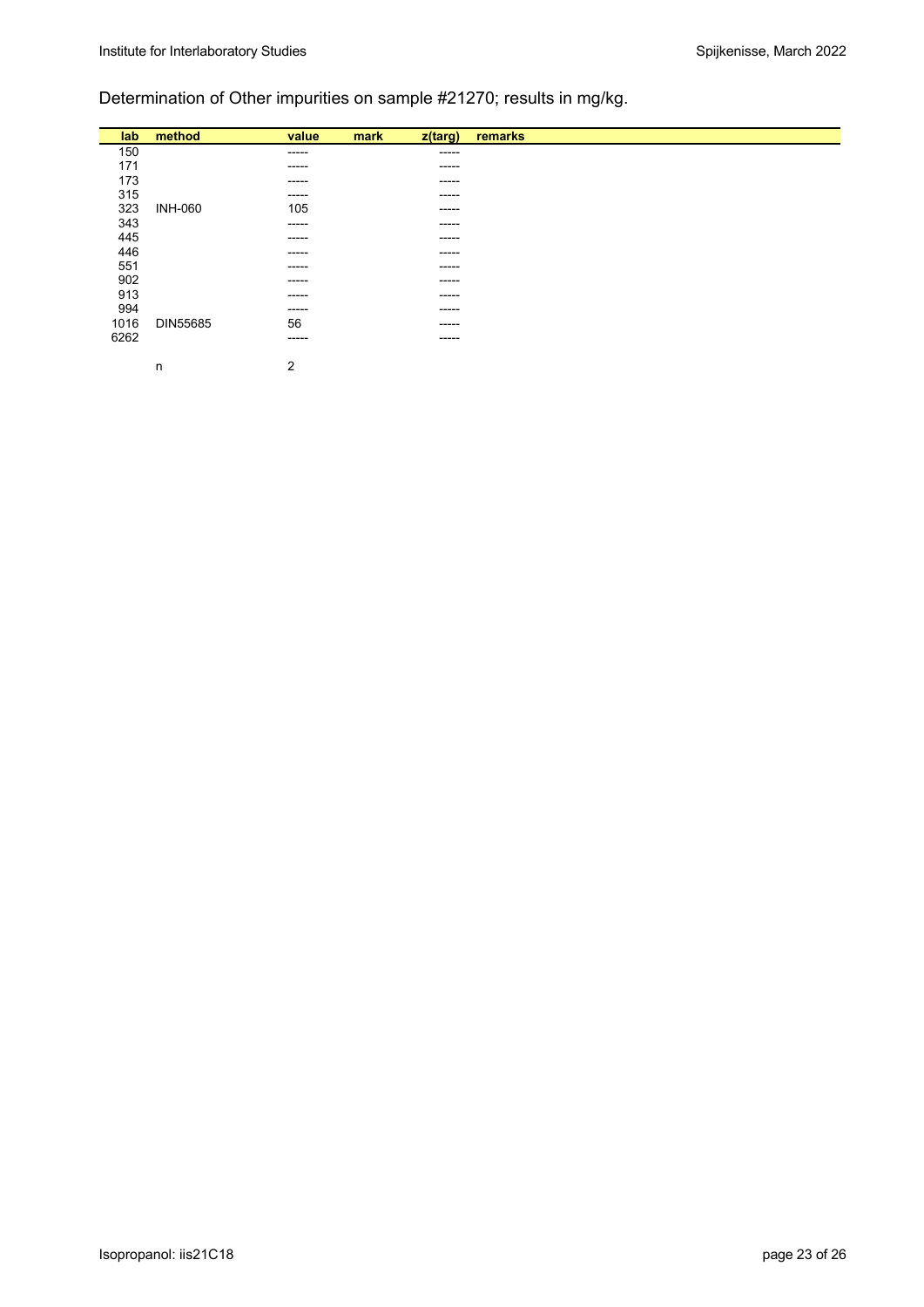# Determination of Water on sample #21270; results in mg/kg.

| lab  | method            | value   | mark    | z(targ) | remarks |
|------|-------------------|---------|---------|---------|---------|
| 150  | E1064             | 160     |         | 1.74    |         |
| 171  | E1064             | 128.37  |         | $-2.08$ |         |
| 173  | E1064             | 139.823 |         | $-0.70$ |         |
| 315  | E1064             | 140     |         | $-0.68$ |         |
| 323  | E1064             | 133     |         | $-1.52$ |         |
| 343  | E1064             | 140     |         | $-0.68$ |         |
| 445  | E1064             | 144     |         | $-0.19$ |         |
| 446  | D1364             | 158     |         | 1.50    |         |
| 551  | E1064             | 200     | G(0.05) | 6.58    |         |
| 902  | E1064             | 176     |         | 3.68    |         |
| 913  |                   | -----   |         | -----   |         |
| 994  | E1064             | 170     |         | 2.95    |         |
| 1016 | D1364             | 120     |         | $-3.10$ |         |
| 6262 | E1064             | 138     |         | $-0.92$ |         |
|      | normality         | OK      |         |         |         |
|      | n                 | 12      |         |         |         |
|      | outliers          | 1       |         |         |         |
|      | mean $(n)$        | 145.60  |         |         |         |
|      | st.dev. $(n)$     | 16.917  |         |         |         |
|      | R(calc.)          | 47.37   |         |         |         |
|      | st.dev.(E1064:16) | 8.268   |         |         |         |
|      | R(E1064:16)       | 23.15   |         |         |         |
|      |                   |         |         |         |         |



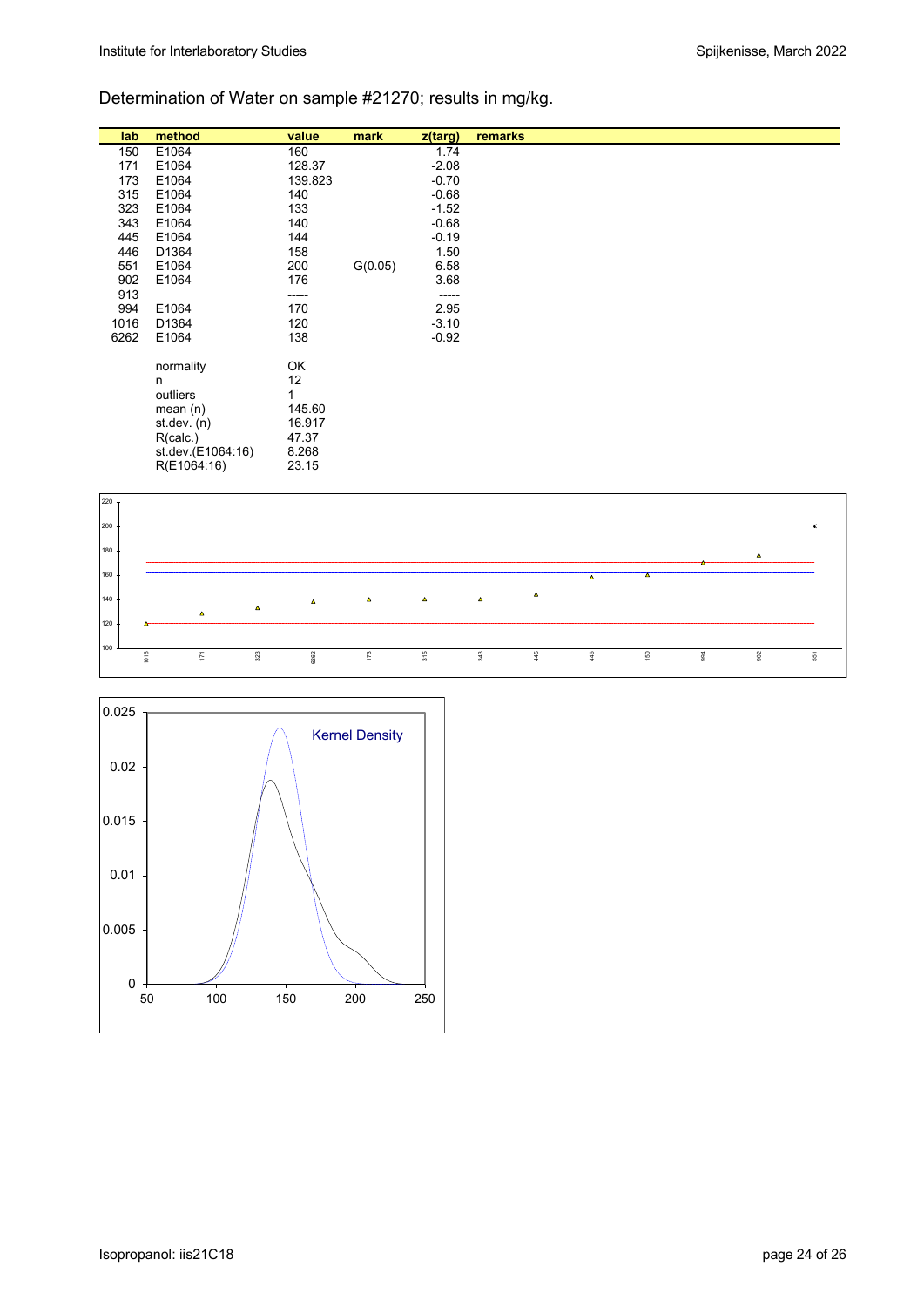#### **APPENDIX 2**

### **Number of participants per country**

1 lab in AZERBAIJAN

- 2 labs in BELGIUM
- 1 lab in BRAZIL
- 1 lab in INDIA
- 2 labs in NETHERLANDS
- 1 lab in SPAIN
- 1 lab in TURKEY
- 2 labs in UNITED KINGDOM
- 3 labs in UNITED STATES OF AMERICA